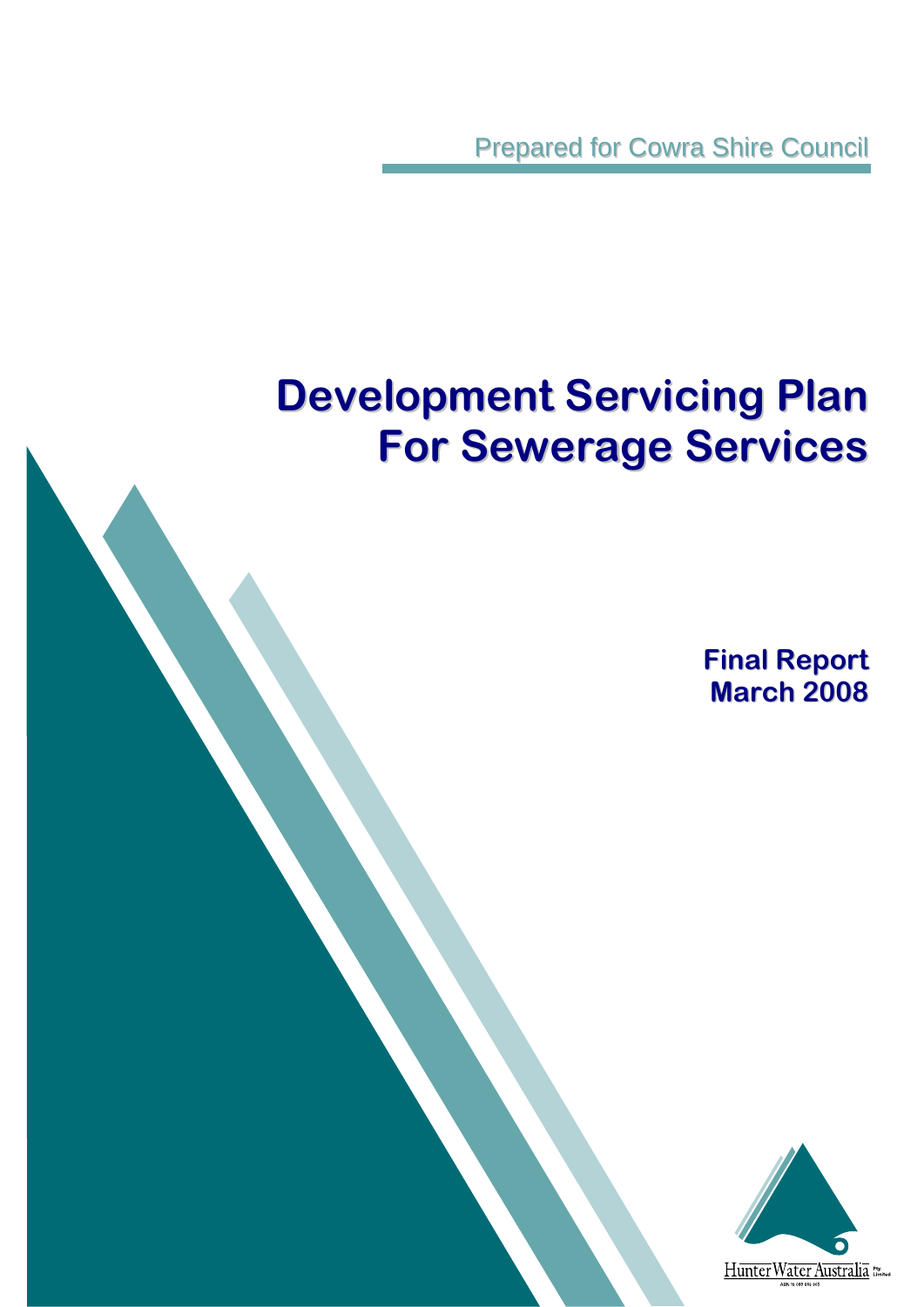## **Report Details**

| <b>Project:</b>          | Development Servicing Plan for Sewerage Services |
|--------------------------|--------------------------------------------------|
| <b>Report No.:</b>       | 2694                                             |
| <b>Author:</b>           | <b>Greg Grant</b>                                |
| <b>Document Version:</b> | Final                                            |

## **Document History and Status**

| <b>Issue</b> | <b>Document Version</b> | <b>Issue Date</b> | <b>Prepared By</b> | <b>Reviewed By</b> |
|--------------|-------------------------|-------------------|--------------------|--------------------|
| Α            | Draft                   | September 2007    | <b>G</b> Grant     | C Berry            |
| Draft<br>В   |                         | November 2007     | G Grant            | C Berry            |
|              | Draft                   | November 2007     | G Grant            | C Berry            |
|              | Final                   | March 2008        | G Grant            | C Berry            |



Copyright © Hunter Water Australia Pty Limited, 2008

The concepts and information contained in this document are the property of Hunter Water Australia Pty Limited for the sole use of the nominated client. Use or copying of this document without the written permission of Hunter Water Australia constitutes an infringement of copyright.

> Hunter Water Australia Pty Limited ACN 080 869 905 PO Box 5007 HRMC NSW 2310 Telephone 02 4941 5844 Facsimile 02 4941 5801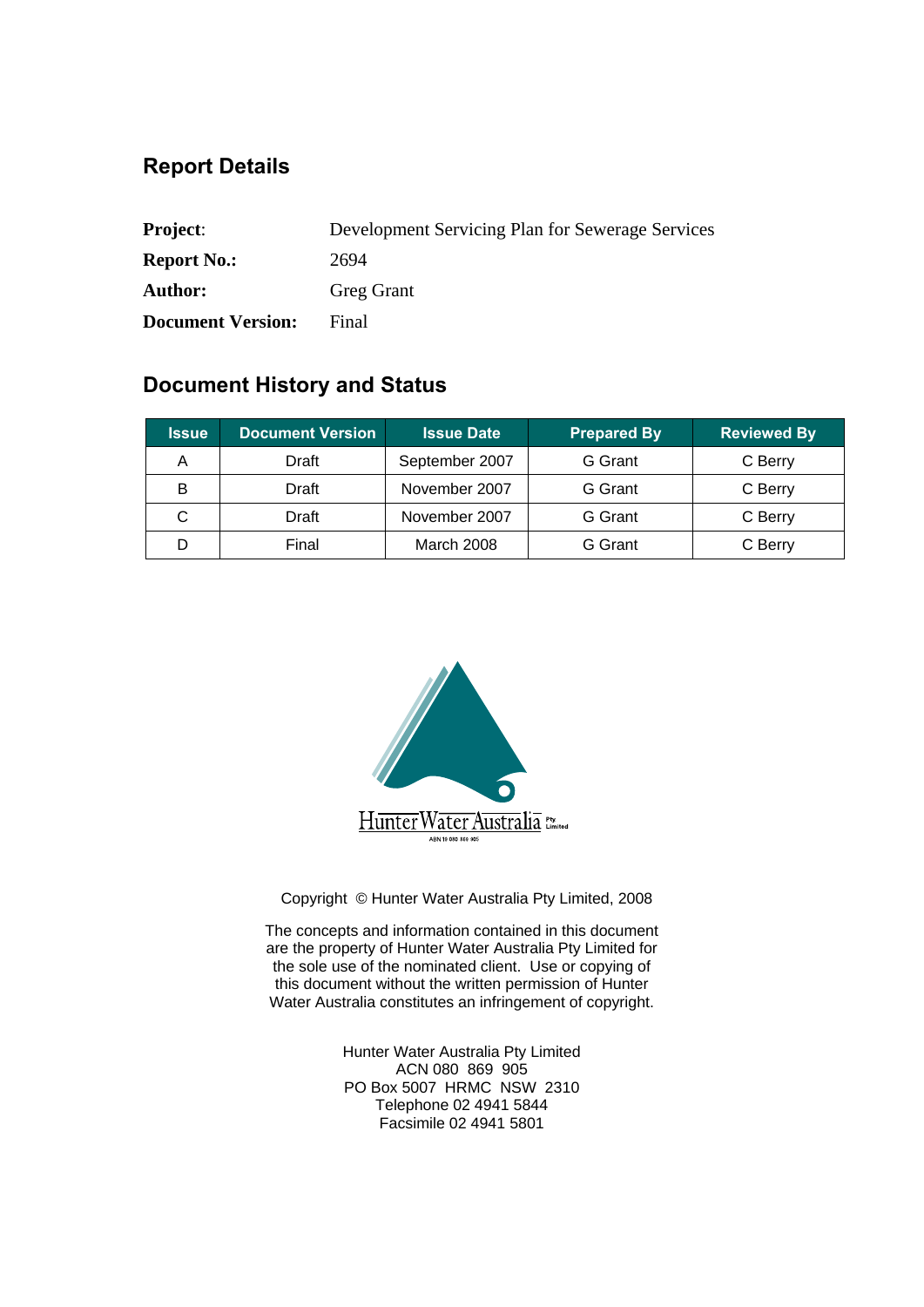This document is a Development Servicing Plan (DSP) and it contains, or references, all relevant information used to calculate the unit charge (developer charge per equivalent tenement) for developments in each relevant sewerage DSP area within the Cowra Shire local government area. It has been prepared in accordance with the Guidelines for Developer Charges for Water Supply, Sewerage and Stormwater issued by the Minister for Land and Water Conservation (now Department of Water and Energy) in December 2002 [Ref 1]. These guidelines were based on a Determination issued by the Independent Pricing and Regulatory Tribunal (IPART) in September 2000 [Ref 2].

A DSP enables Council to levy contributions where the anticipated development will or is likely to increase the demand for sewerage services. Projected population and development growth will place additional demand on the sewerage systems. Generally, additional capacity is required in the sewerage systems to accommodate the increased demands. This normally requires system components, such as pumping stations and pipelines to be upgraded. On occasions it is necessary to construct additional system components to service the growth. The principal purpose of the DSP is to identify the demand for capacity in sewerage infrastructure as a result of development and to provide for that capacity through development contributions.

A draft document incorporating the DSPs for the Cowra sewerage system was submitted to Council for approval prior to being placed on public exhibition for a 30 day period. This provided an opportunity for examination by interested parties and for such parties to make submissions to Council on the draft Plans. Following adoption by Council the DSPs will be forwarded to the Department of Water and Energy (DWE) for registration.

The following DSPs are referenced in this document:

- Cowra servicing the urban area of Cowra
- Wyangala servicing the village of Wyangala.

The Developer Contribution is determined by analysing the cost of existing augmentation works, existing demand, anticipated growth and the cost of works required to meet the demand created by growth. The total cost of existing and proposed augmentation works required to service development is divided between demand units to determine the capital cost per unit. Any surplus income Council generates from a development (i.e. operational income minus operational, maintenance and administration costs) is deducted from the capital cost to obtain the Developer Contribution.

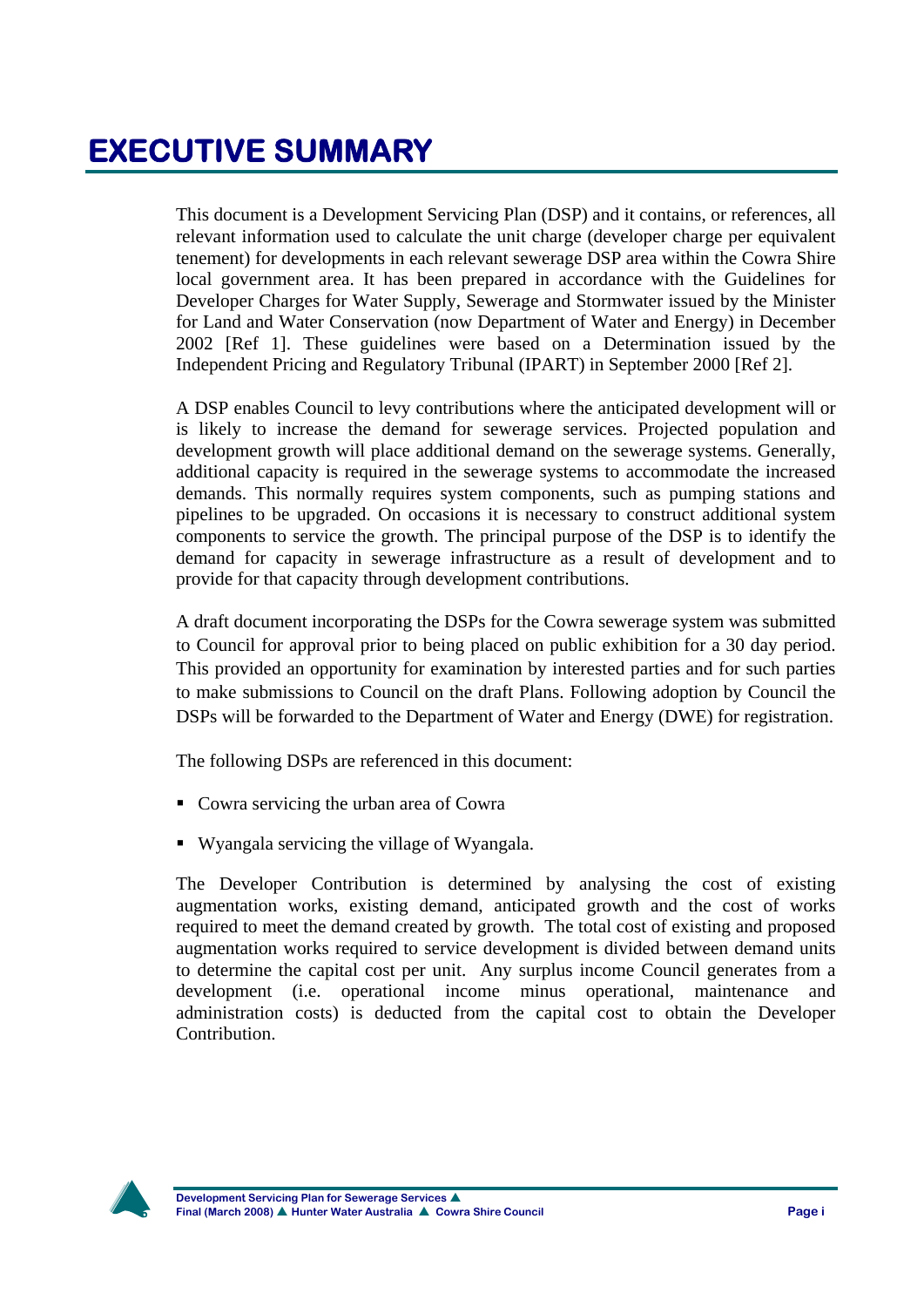The methodology adopts a Return On Investment (ROI) approach to cover the opportunity costs or borrowing cost, capital cost variations and variations in rate of connection. All calculations are undertaken using Net Present Value (NPV). NPV is a standard commercial procedure for calculating the expected net monetary gain or loss from a project by discounting all expected future cash inflows and outflows to the present time, using the required return on investment.

The Developer Contribution is therefore calculated as:

 The present value (PV) of the cost over time of capital works required to service development (referred to as the "capital charge".)

#### less

 The present value of expected net income (revenue less expenses) over time from servicing development (referred to as the "reduction amount").

The capital charge calculated for each DSP area is shown in **Table A**. The calculation spreadsheets are included in Appendix B.

### **Table A** *Calculated Capital Charges*

| <b>DSP</b> | <b>Calculated Capital Charge</b><br>(S/ET) |
|------------|--------------------------------------------|
| Cowra      | 6.546                                      |
| Wyangala   | 2,605                                      |

A uniform reduction amount of \$2,033/ET has been calculated for the Cowra Shire local government area. The calculation spreadsheets are included in Appendix C.

The calculated developer charges are summarised in **Table B**.

### **Table B** *Calculated Developer Charges*

| <b>DSP</b> | <b>Capital Charge</b><br>(S/ET) | <b>Reduction Amount</b><br>(S/ET) | <b>Developer Charge</b><br>(S/ET) |
|------------|---------------------------------|-----------------------------------|-----------------------------------|
| Cowra      | 6.546                           | 2,033                             | 4.513                             |
| Wyangala   | 2,605                           | 2,033                             | 572                               |

On 25 October 2004 DEUS issued Circular LWU 5 which modified the guidelines to give Local Water Utilities (LWUs) more flexibility in selection of the number of DSP areas and the developer charges to be adopted.

A weighted average developer charge for all new developments within the Cowra Shire Council local government area has been calculated and is summarised in **Table C**.

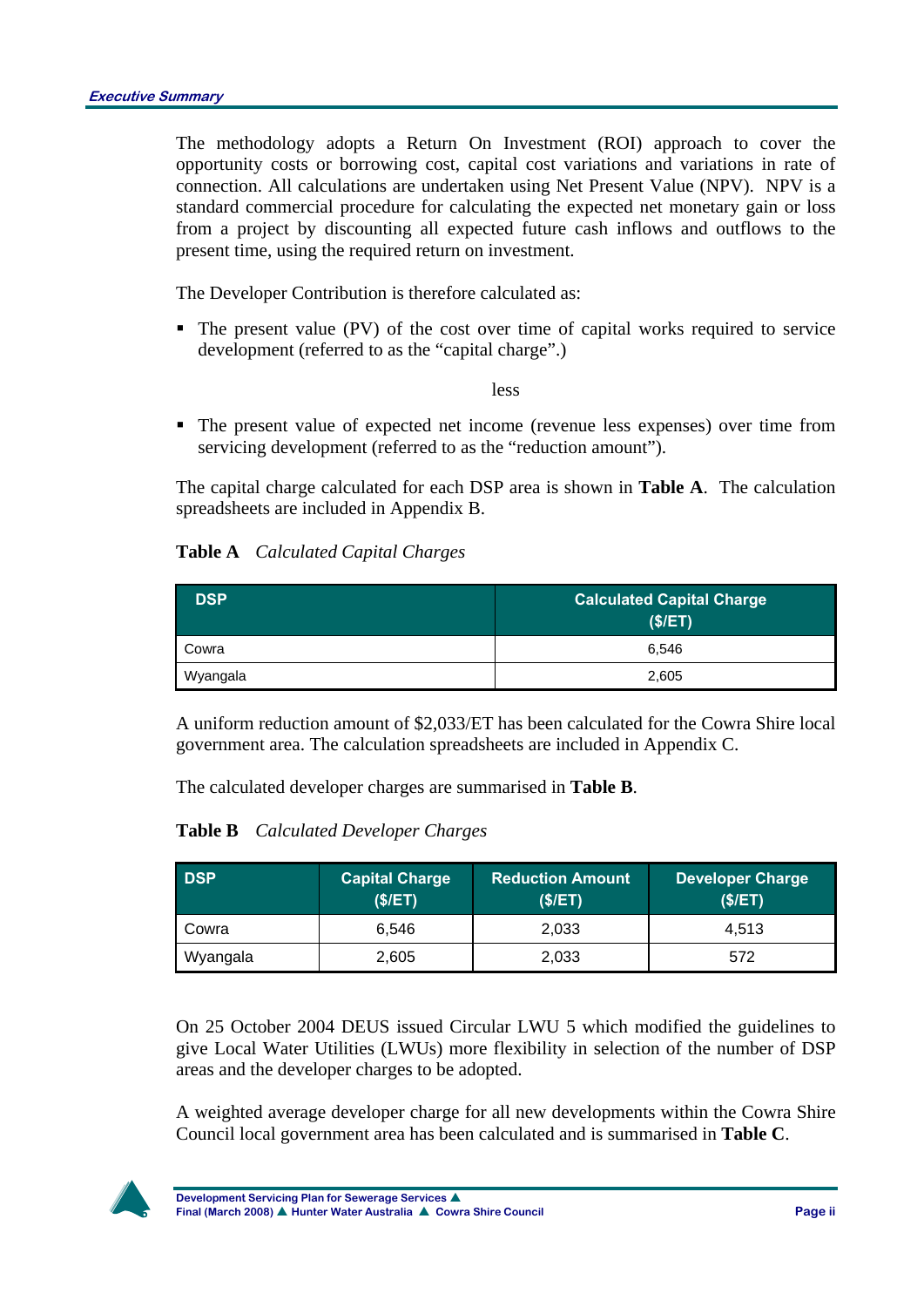| <b>DSP</b> | <b>Developer Charge</b><br>(\$/ET) | <b>Growth</b><br>(ET) | <b>Weighted Average</b><br><b>Developer Charge</b><br>(\$/ET) |
|------------|------------------------------------|-----------------------|---------------------------------------------------------------|
| Cowra      | 4.513                              | 834                   | 4.485                                                         |
| Wyangala   | 572                                |                       |                                                               |

|  | Table C Agglomerated Developer Charge |  |  |
|--|---------------------------------------|--|--|
|--|---------------------------------------|--|--|

The calculated developer charges as detailed in **Table B** or the agglomerated developer charge of \$4,485/ET are the maximum that may be levied by Cowra Shire Council. In adopting a DSP, Cowra Shire Council may elect to levy less than these amounts, but any resulting cross subsidies must be disclosed in the DSP.

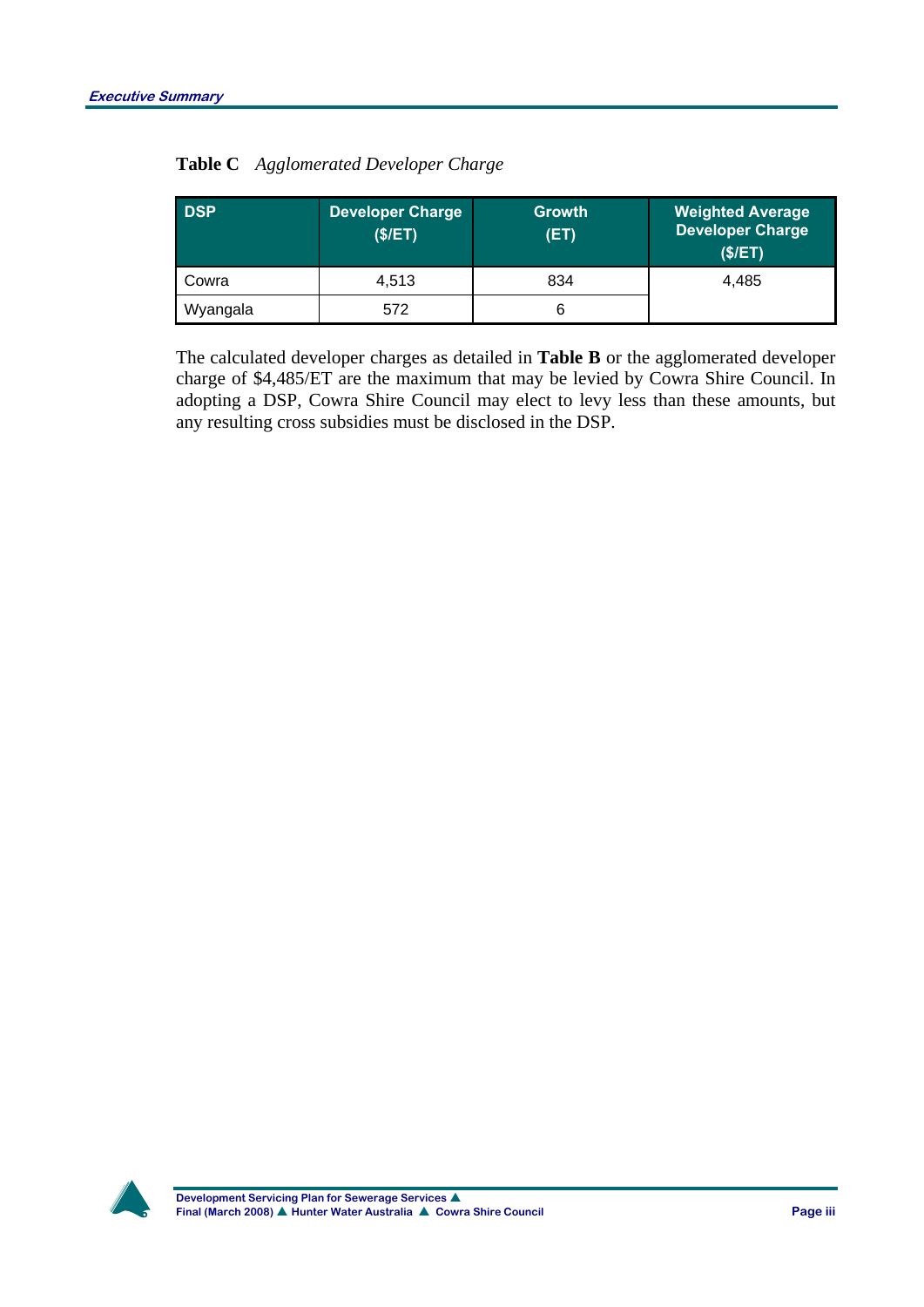# **TABLE OF CONTENTS**

| $\mathbf{1}$            |                                        |                                                                                                                | $\sim$ 1       |
|-------------------------|----------------------------------------|----------------------------------------------------------------------------------------------------------------|----------------|
| $\boldsymbol{2}$        |                                        |                                                                                                                | $\overline{3}$ |
|                         | 2.1<br>2.2<br>2.3<br>2.4<br>2.5<br>2.6 | Reference<br>Monitoring and Review/Update of Developer Contributions _________________________ 5               |                |
| 3                       |                                        | <b>PLANNING PROFILE</b>                                                                                        |                |
|                         | 3.1<br>3.2                             |                                                                                                                |                |
| $\overline{\mathbf{4}}$ |                                        |                                                                                                                |                |
|                         | 4.1<br>4.2<br>4.3<br>4.4<br>4.5        | Standards of Service 500 million and the standards of Service 500 million and the state of Service 500 million | 9              |
| 5                       |                                        |                                                                                                                |                |
|                         | 5.1<br>5.2<br>5.3<br>5.4<br>5.5<br>5.6 | General                                                                                                        |                |
| 6                       |                                        |                                                                                                                | 14             |
|                         | 6.1<br>6.2<br>6.3<br>6.4<br>6.5<br>6.6 | Agglomeration of Capital Charges<br>Calculation of Reduction Amount<br>Cross Subsidy 16                        | -14<br>15      |
| $\overline{7}$          |                                        |                                                                                                                | 17             |
| 8                       |                                        |                                                                                                                |                |

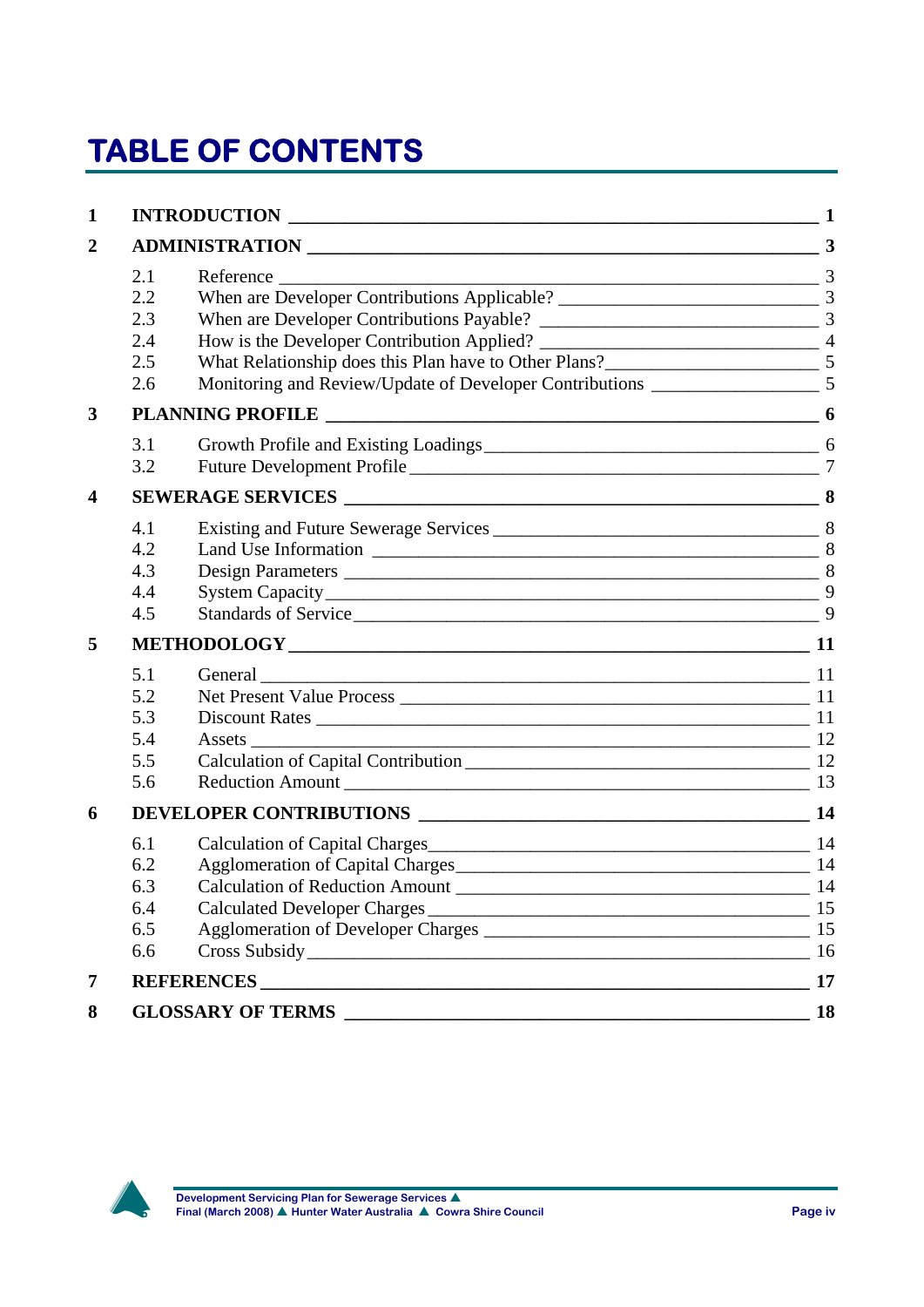## **LIST OF TABLES**

| Table 3-1 | Growth Projections (% per annum)                     | -6           |
|-----------|------------------------------------------------------|--------------|
| Table 3-2 | Cowra Sewerage Catchments – Loadings at 30 June 2007 | 6            |
| Table 3-3 | Cowra Sewerage Catchments - Future Loadings          | 7            |
| Table 4-1 | Levels of Service                                    | <sup>Q</sup> |
| Table 6-1 | Calculated Capital Charges_                          | 14           |
| Table 6-2 | <b>Calculated Developer Charges</b>                  | 15           |
| Table 6-3 | <b>Agglomerated Developer Charge_</b>                | 16           |

## **APPENDICES**

- Appendix A Plans
- Appendix B Capital Charge Calculation
- Appendix C Reduction Amount Calculation

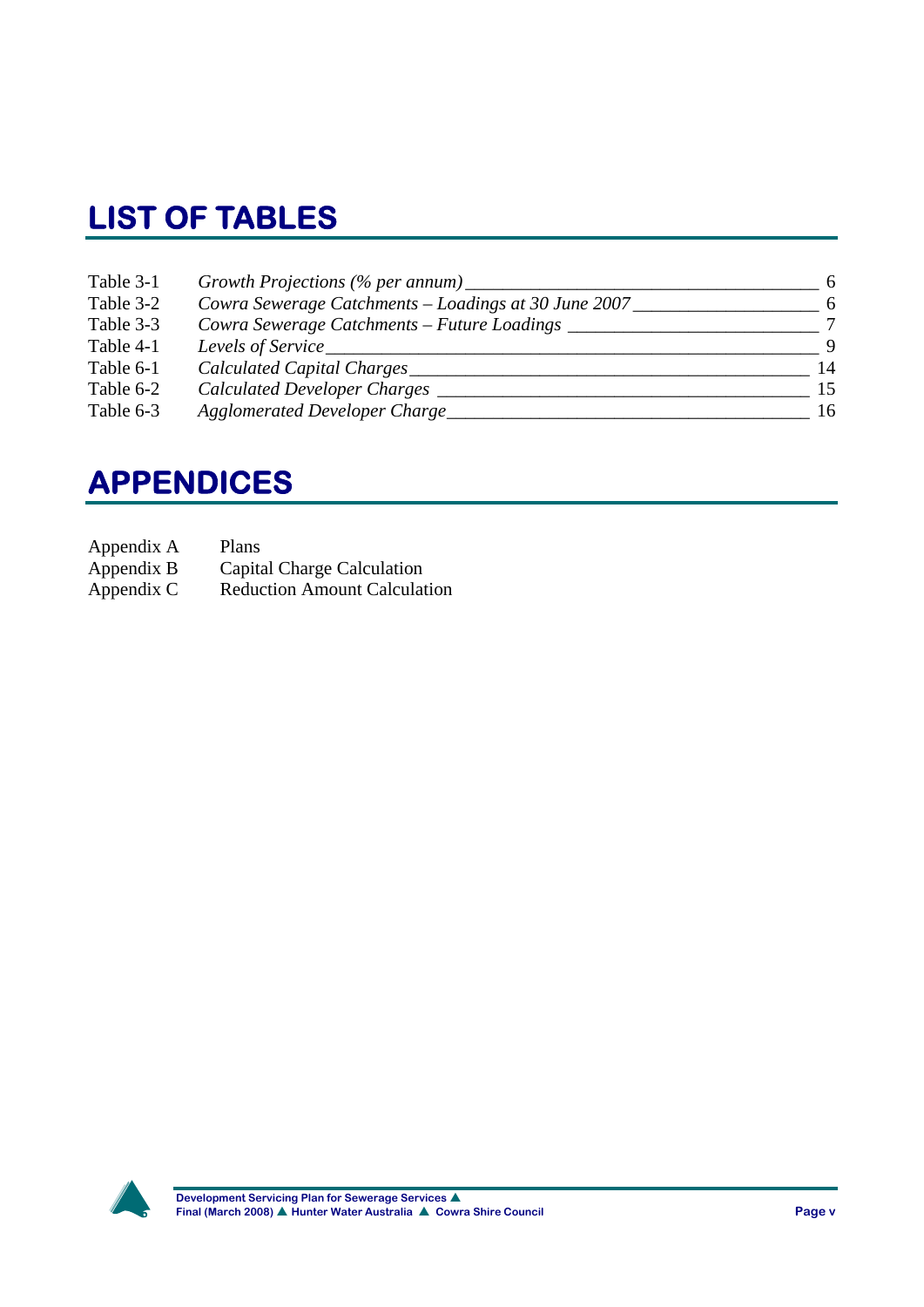The development or redevelopment of land for residential, commercial or industrial purposes creates a need for additional capacity in water supply and sewerage systems. Water and sewerage providers recover the cost of providing this additional capacity predominantly through developer contributions.

Section 64 of the Local Government Act – 1993 details the provisions relating to the construction of works for developments. It states that the provisions of operation for water authorities, detailed in Division 5 of Part 2 of Chapter 6 of the Water Management Act 2000, apply to Councils exercising functions in the same way. Developers are required to pay a contribution, to the water supply authority, towards the cost of existing and projected water management works. The water supply authorities are also authorised, when calculating a developer contribution, to take into consideration the value of the existing water management works and the estimated cost of projected water management works.

This document is a Development Servicing Plan (DSP) and it contains, or references, all relevant information used to calculate the unit charge (developer charge per equivalent tenement) for developments in each relevant sewerage DSP area within the Cowra Shire local government area. It has been prepared in accordance with the Guidelines for Developer Charges for Water Supply, Sewerage and Stormwater issued by the Minister for Land and Water Conservation (now Department of Water and Energy) in December 2002 [Ref 1]. These guidelines were based on a Determination issued by the Independent Pricing and Regulatory Tribunal (IPART) in September 2000 [Ref 2].

A DSP enables Council to levy contributions where the anticipated development will or is likely to increase the demand for sewerage services. Projected population and development growth will place additional demand on the sewerage systems. Generally, additional capacity is required in the sewerage systems to accommodate the increased demands. This normally requires system components, such as pumping stations and pipelines to be upgraded. On occasions it is necessary to construct additional system components to service the growth. The principal purpose of the DSP is to identify the demand for capacity in sewerage infrastructure as a result of development and to provide for that capacity through development contributions.

Cowra Shire Council maintains an asset register that includes details and timing of existing infrastructure. In addition, Council has prepared a schedule of capital works based on current projections of growth. In this DSP a developer contribution is determined by analysing the cost of existing infrastructure, existing demand, anticipated growth and the cost of works, required to meet the demands created by growth. The total cost of these works is divided between demand units to determine the capital cost per unit.

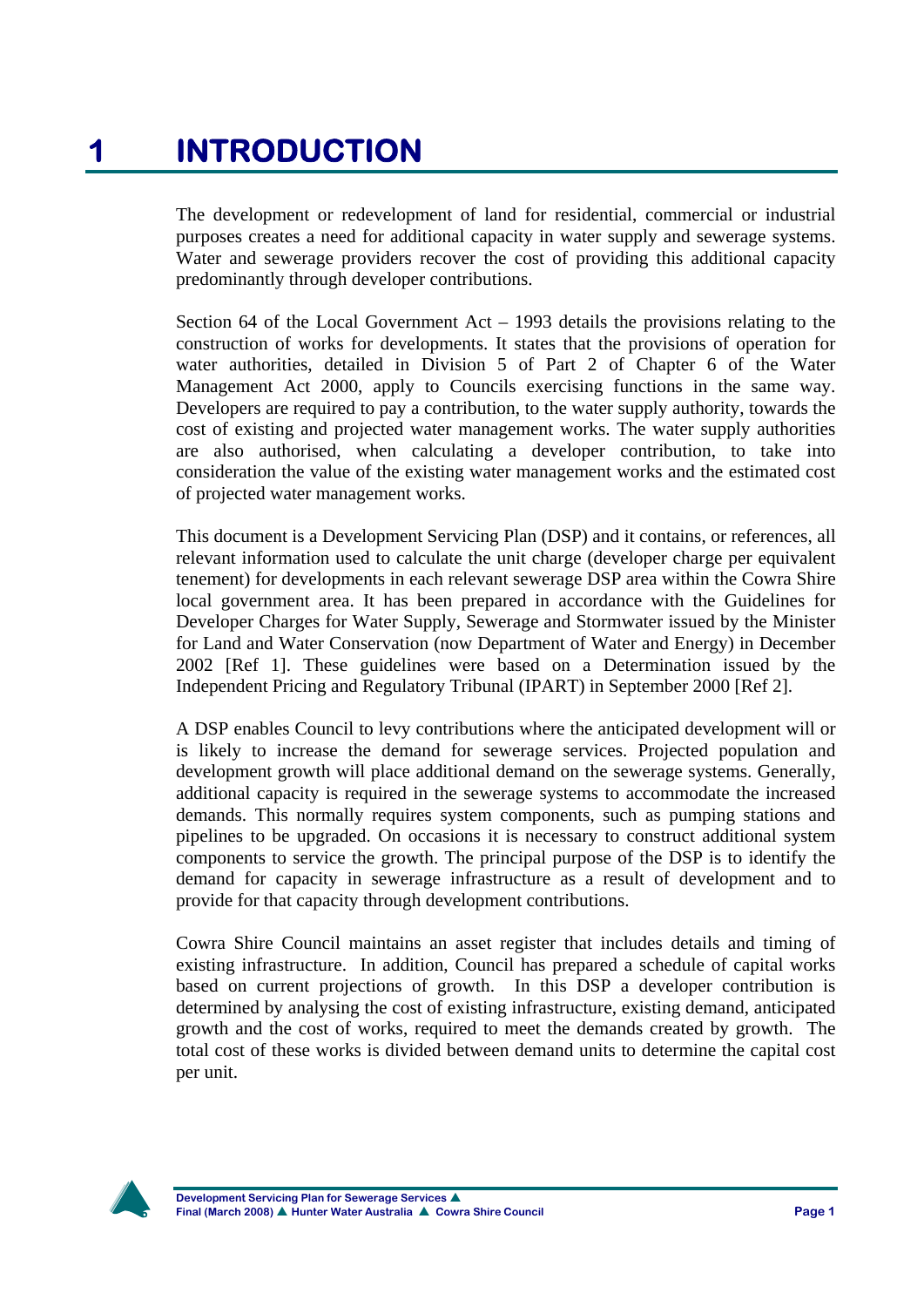A draft document incorporating the DSPs for the Cowra sewerage system was submitted to Council for approval prior to being placed on public exhibition for a 30 day period. This provided an opportunity for examination by interested parties and for such parties to make submissions to Council on the draft Plans. The DSPs will then be forwarded to the Department of Water and Energy (DWE) for registration.

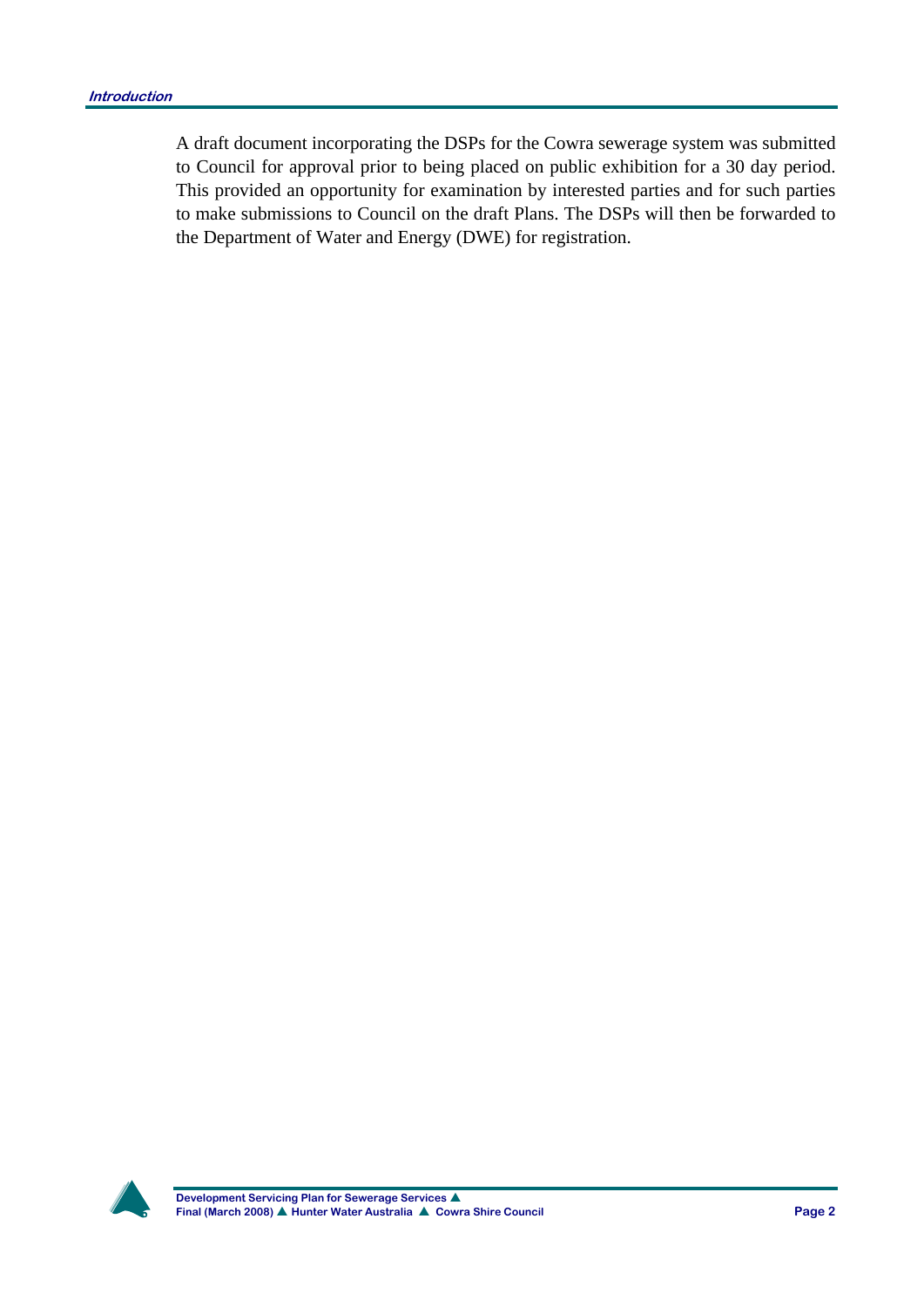## **2.1 REFERENCE**

The following DSPs are referenced in this document:

| <b>DSP Name</b>     | Cowra                                                                                                                                             |
|---------------------|---------------------------------------------------------------------------------------------------------------------------------------------------|
| DSP Area 1          | The area covered by this DSP is the area within the township of Cowra<br>serviced by a reticulated sewerage system.                               |
| <b>DSP Boundary</b> | The basis for defining the DSP area boundary is the sewerage areas served by<br>the Cowra Sewage Treatment Plant (refer Plan DSP1 in Appendix A). |

| <b>DSP Name</b>     | Wyangala                                                                                                                             |
|---------------------|--------------------------------------------------------------------------------------------------------------------------------------|
| DSP Area 2          | The area covered by this DSP is the area within the village of Wyangala which<br>is to be serviced by a reticulated sewerage system. |
| <b>DSP Boundary</b> | The basis for defining the DSP area boundary is the sewerage areas to be<br>served by the Wyangala Sewage Treatment Plant.           |

## **2.2 WHEN ARE DEVELOPER CONTRIBUTIONS APPLICABLE?**

Where additional demand is placed on its systems as a result of additional development connecting to the water supply and/or sewerage system, Council will issue a notice stating the required developer contribution.

For example, when a Developer proposes to subdivide land, erect or extend a commercial/industrial building or multiple residential dwelling units, a Development Application is lodged with Cowra Shire Council. If the new development is to be connected to Council's water and/or sewer mains, Council will investigate the impact of the proposed development on its systems and advise the Developer of the required developer contribution. This contribution will be a condition of the approved Development Application.

## **2.3 WHEN ARE DEVELOPER CONTRIBUTIONS PAYABLE?**

The contribution(s) will be assessed by Council and will apply for 12 months from the date of this approval. Contributions not received by Council within 12 months of the date of notice will be adjusted in accordance with the DSP current at the time of payment.

For the subdivision of land, contributions are paid prior to the issue of the Subdivision Certificate.

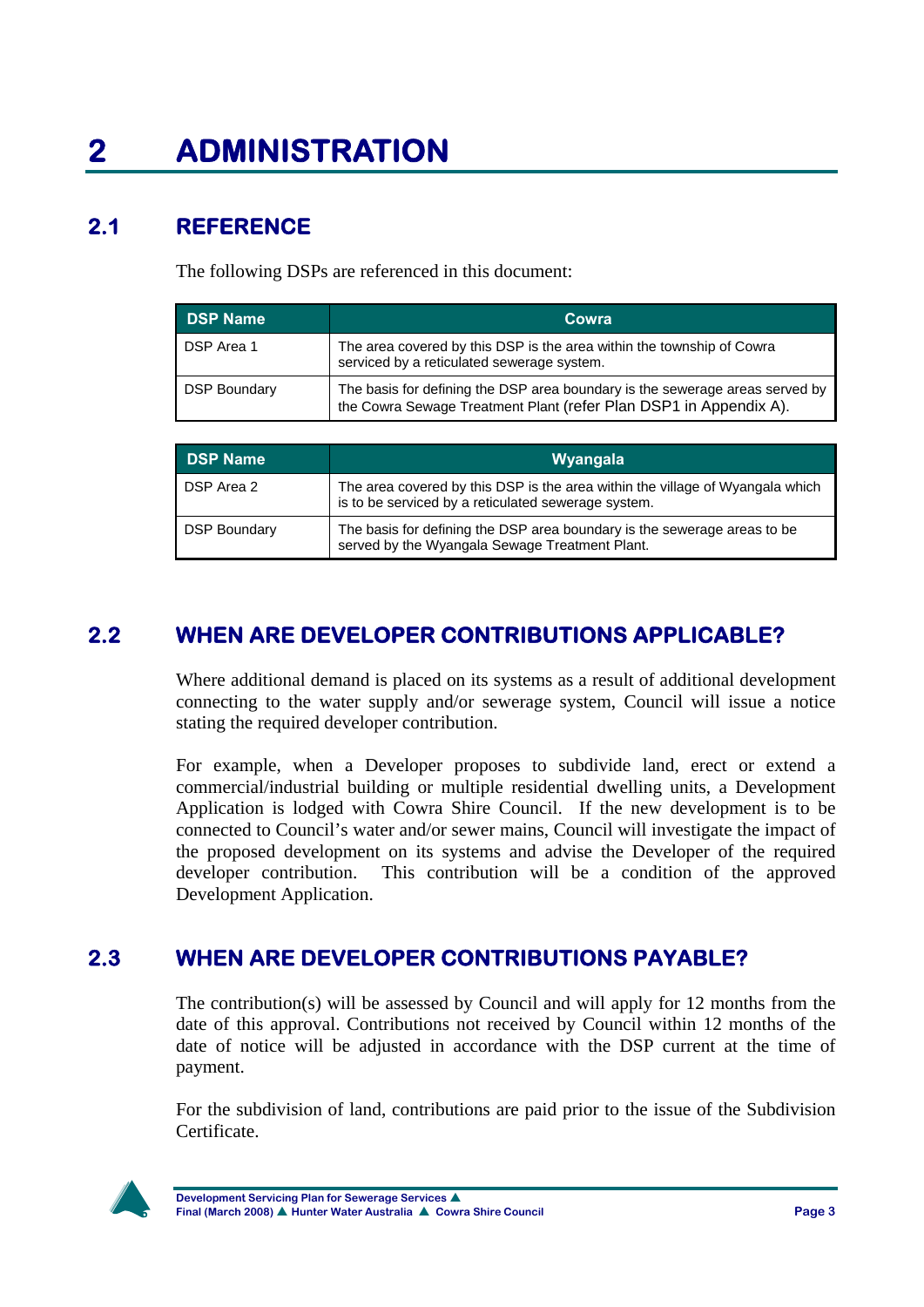For the erection or extension of commercial/industrial buildings or multiple residential dwelling units etc, contributions are paid prior to the issue of the Construction Certificate.

### **2.4 HOW IS THE DEVELOPER CONTRIBUTION APPLIED?**

The developer charge is the cost per *unit of capacity* within the relevant sewer infrastructure system. The measure for the standard *unit of capacity* is the capacity requirement relative to a single residential dwelling i.e. one residential dwelling equals to one Equivalent Tenement (ET).

The developer contribution payable for the respective water and/or sewer system is thus:

### **Assessed Demand or Loading (ET) x Developer Contribution (\$/ET)**

In order to assess the developer contribution applicable to a specific development, it is necessary to assess the demand that the proposed development will place on the relevant sewer systems.

For the case of a development involving the creation of additional residential lots, this is a relatively simple process. The additional demand or loading created by the development is the number of additional lots.

The process of assessing the demand or loading of a potential development can be more complex if the development contains other than standard residential dwellings. For this case it is necessary to estimate the number of standard residential dwellings required to generate an *equivalent demand* or *loading* to the proposed development.

In order to assist with the assessment of sewage demand, the Water Directorate has published Technical Guidelines for Section 64 Determinations of Water and Sewer Equivalent Tenements (ETs) [Ref 3]. This document was produced specifically to aid NSW Local Government Water Authorities in the process of determining developer charges under S64 of the Local Government Act 1993.

Cowra Shire Council recognises the above guidelines cannot practically be applied to all development applications. Some developments will not 'fit' a category in the Guidelines.

For this reason Council accepts that a small proportion of applications will be assessed on individual merit. Council will determine a loading for the development using the best available data. Council's Director of Operations retains the discretion to assess an application on its merits and in situations requiring conflict resolution, to determine the appropriate course of action.

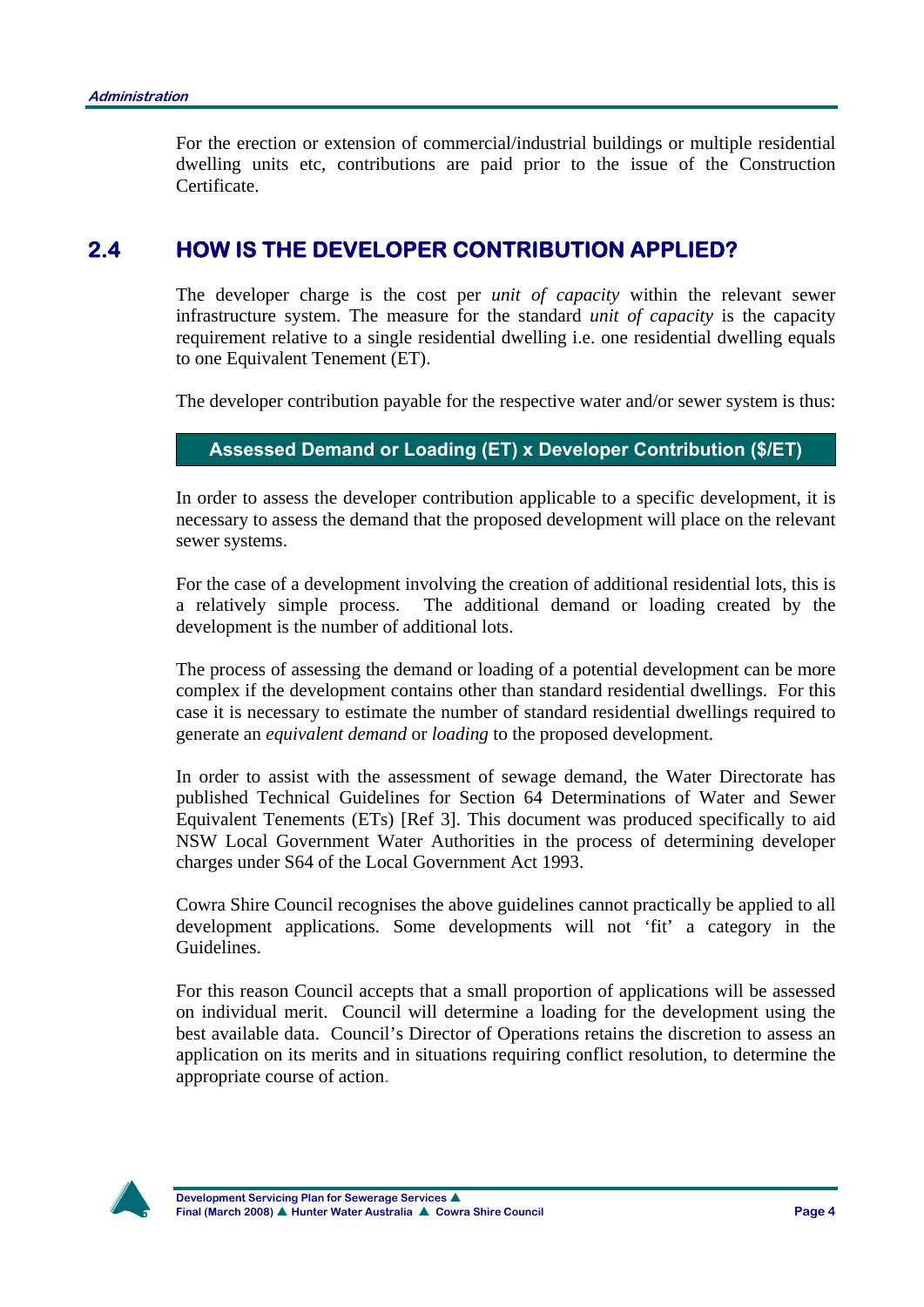### **2.5 WHAT RELATIONSHIP DOES THIS PLAN HAVE TO OTHER PLANS?**

In addition to the developer charges calculated in this Plan for the sewerage systems operated and maintained by Cowra Shire Council, a developer charge has also been calculated for the water supply system that Council operates and maintains.

Hence the total developer charge that is applicable to a development will be the sum of the charges for each system that services the development site.

Also, in addition to any contribution which may be levied in accordance with this DSP, Council may require a contribution towards other public amenities and public services in accordance with its adopted Section 94 Contribution Plans which may be relevant to the proposed development.

Other fees and charges not relating to a Plan may also be applicable.

### **2.6 MONITORING AND REVIEW/UPDATE OF DEVELOPER CONTRIBUTIONS**

The developer contribution calculated in this DSP is based on current projections of growth in population and development and Council's assessment of infrastructure that will be required to service this growth. It is important that trends are monitored to ensure that contributions received are spent in a manner that provides services in an efficient and effective way.

Council's commitment to future works will be dependent on development and any change in the current projections may necessitate the rescheduling of future works. This plan therefore will require periodic review, at maximum of every 5 to 6 years, to ensure the developer contributions remain valid. Any review of the plan would include a public exhibition, normally in conjunction with Councils Management Plan for that year.

In the period between any review, the developer contribution will be adjusted annually (1 July each year) on the basis of the change in the consumer price index (CPI) in the preceding 12 months to December, excluding the impact of GST.

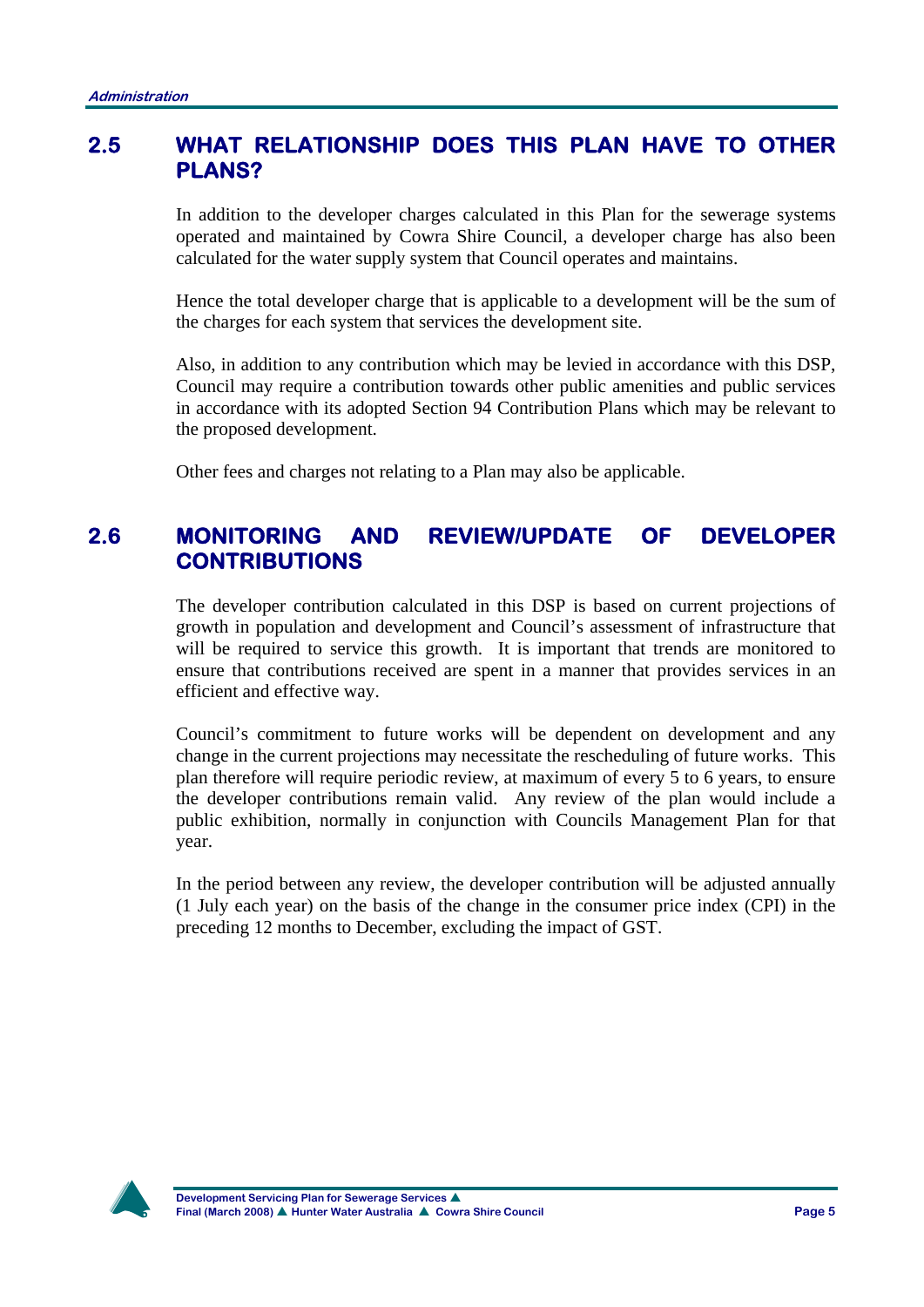## **3 PLANNING PROFILE**

## **3.1 GROWTH PROFILE AND EXISTING LOADINGS**

Census data for Cowra Shire Council to 2001 is used as the basis for serviced population determination.

The 2001 serviced populations were projected forward. The population projections are based on the assumption that current and identified potential rezonings are fully developed in a 30 year period.

Growth profiles were then determined based on the percentages detailed in Table 3-1.

**Table 3-1** *Growth Projections (% per annum)* 

| <b>Growth Profile</b> | 2007    | 2037 |
|-----------------------|---------|------|
| Cowra                 | 0.9%    | 0.5% |
| Wyangala              | $0.3\%$ | 0.3% |

The basic unit of measure to quantify the demand or loading on a water supply or sewerage system is an equivalent tenement (ET). One ET represents the equivalent demand or loading from a standard household.

An equivalent person (EP) is another basic unit of measure generally to quantity the loadings on a sewerage treatment works. One EP represents the equivalent loading from a standard person.

EPs can be converted into ET loadings by defining an EP/ET ratio. The average household density or occupancy ratio is normally adopted as this ratio.

Table 3-2 details the existing loadings for each sewerage catchment.

| Table 3-2 | Cowra Sewerage Catchments - Loadings at 30 June 2007 |  |  |  |
|-----------|------------------------------------------------------|--|--|--|
|-----------|------------------------------------------------------|--|--|--|

| <b>Catchment</b> | <b>Existing Loadings</b> |       |
|------------------|--------------------------|-------|
|                  | ЕP                       | ы     |
| Cowra            | 9,525                    | 3,750 |
| Wyangala         | 165                      | 65    |

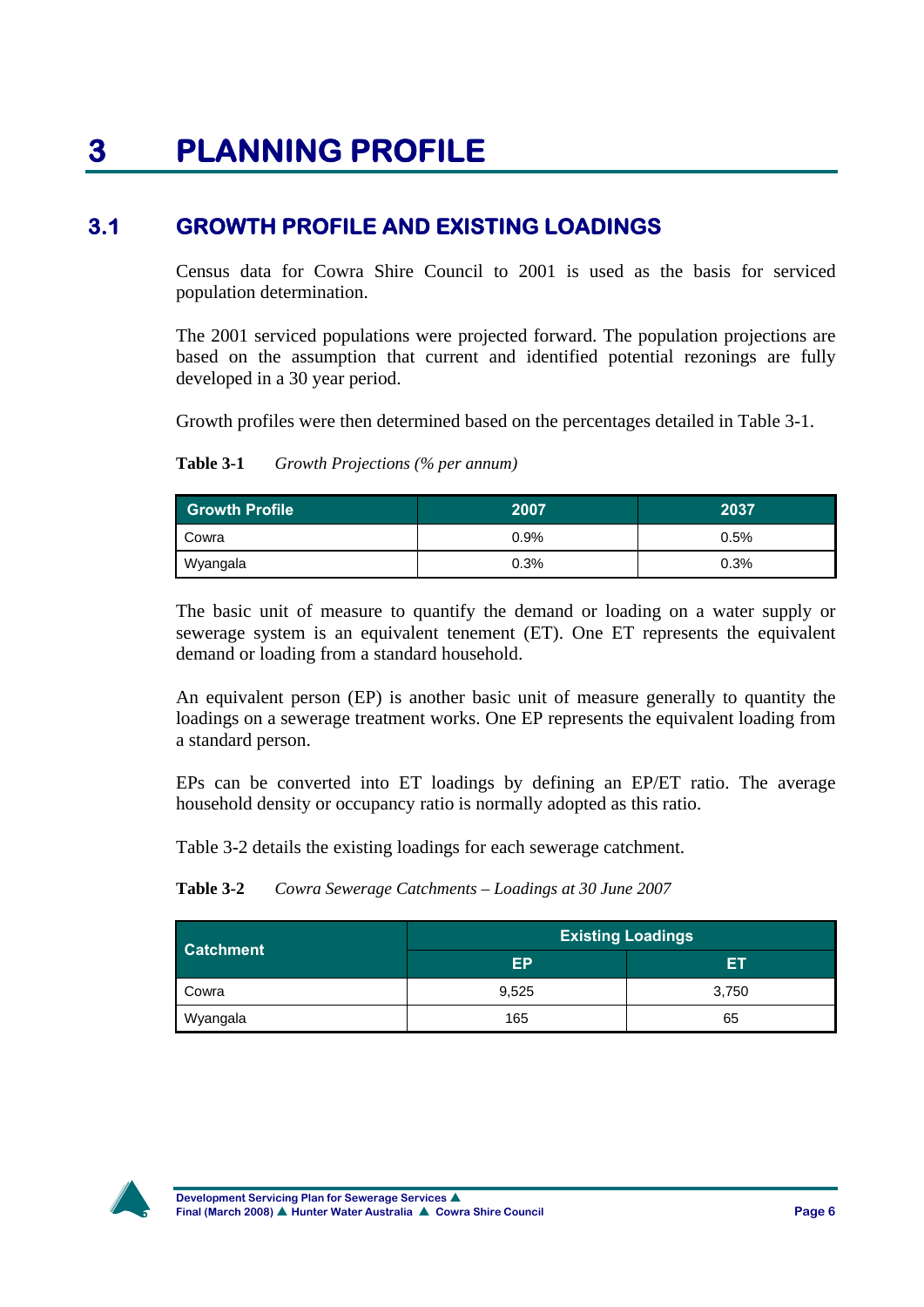## **3.2 FUTURE DEVELOPMENT PROFILE**

Projected future loadings on the Cowra sewerage systems were estimated using the adopted growth profile. The future demands are summarised in Table 3-3.

| Table 3-3 | Cowra Sewerage Catchments – Future Loadings |
|-----------|---------------------------------------------|
|-----------|---------------------------------------------|

| <b>Catchment</b> |       |       |       | <b>Future Demands (ETs)</b> |       |       |  |  |
|------------------|-------|-------|-------|-----------------------------|-------|-------|--|--|
|                  | 2011  | 2016  | 2021  | 2026                        | 2031  | 2036  |  |  |
| Cowra            | 3,802 | 4.060 | 4.226 | 4.383                       | 4.483 | 4.584 |  |  |
| Wyangala         | 66    | 67    | 68    | 69                          | 70    | 71    |  |  |

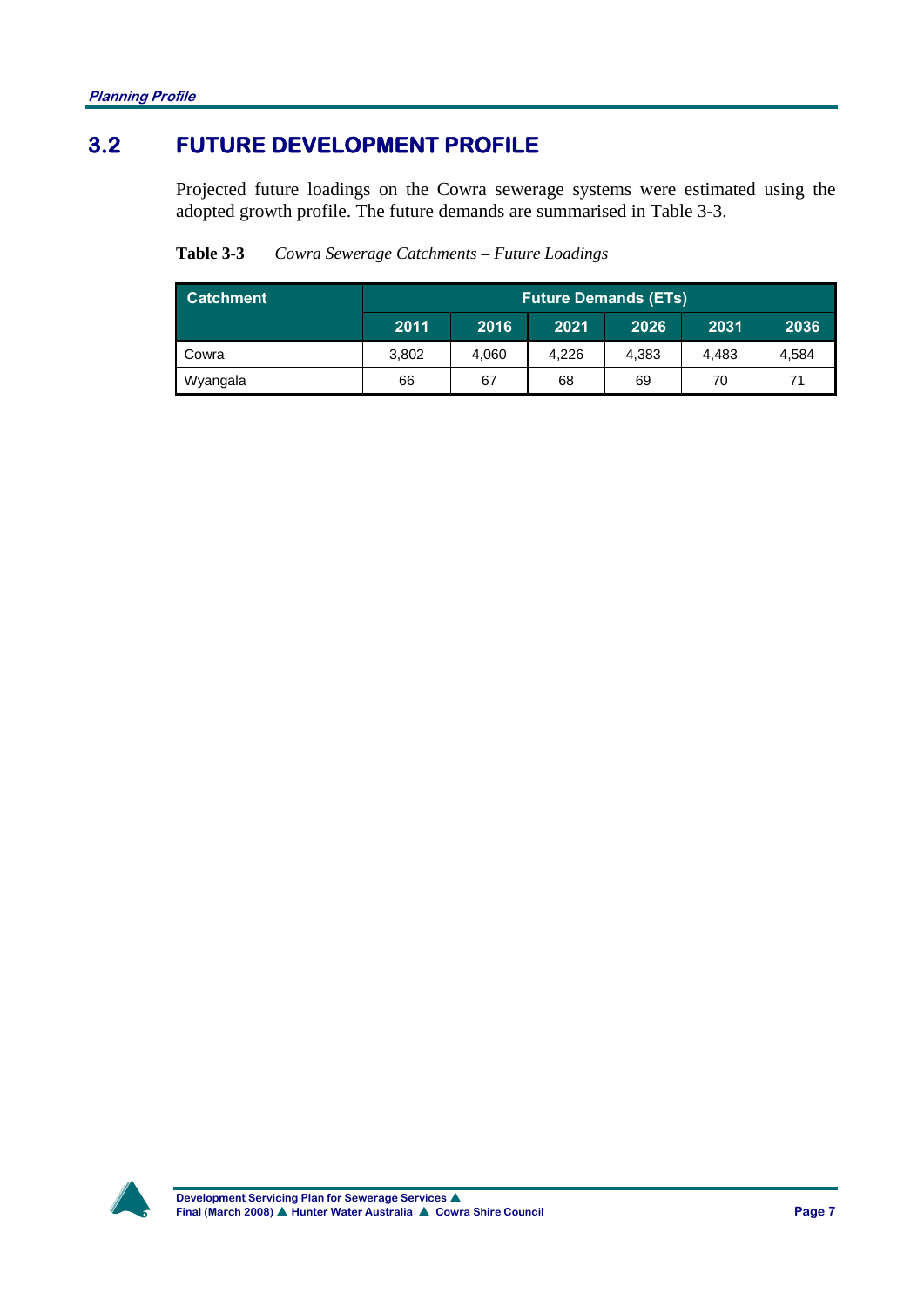# **4 SEWERAGE SERVICES**

## **4.1 EXISTING AND FUTURE SEWERAGE SERVICES**

Cowra Shire Council operates and maintains two separate sewerage systems. These systems and the areas they service follow:

- Cowra servicing the Cowra urban area
- Wyangala servicing the village of Wyangala

At present Cowra Shire Council operates only the Cowra sewage treatment plant. Council has agreed in principle to own and operate a sewage treatment plant at Wyangala once it has been commissioned.

A separate DSP has been prepared for the two sewerage systems. Each DSP area has been determined based on the drainage catchment boundaries of the assets that make up these sewerage systems. These assets include sewage treatment plants, pumping stations, rising mains and trunk gravity mains. The location of the principal assets and catchment boundaries for each sewage catchment are shown in the Plans included in Appendix A.

## **4.2 LAND USE INFORMATION**

The DSPs should be read in conjunction with the Cowra Shire Local Environmental Plan and other Council planning instruments.

## **4.3 DESIGN PARAMETERS**

Investigation and design of sewerage system components is based on the following design manuals:

- Council's Development Control Plan.
- WSAA Sewerage Code of Australia (WSA02-2002)
- WSAA Sewerage Pumping Code of Australia (WSA04-2001).
- Manual of Practice: Sewage Pumping Station Design (1986)
- Manual of Practice: Sewer Design (1987)

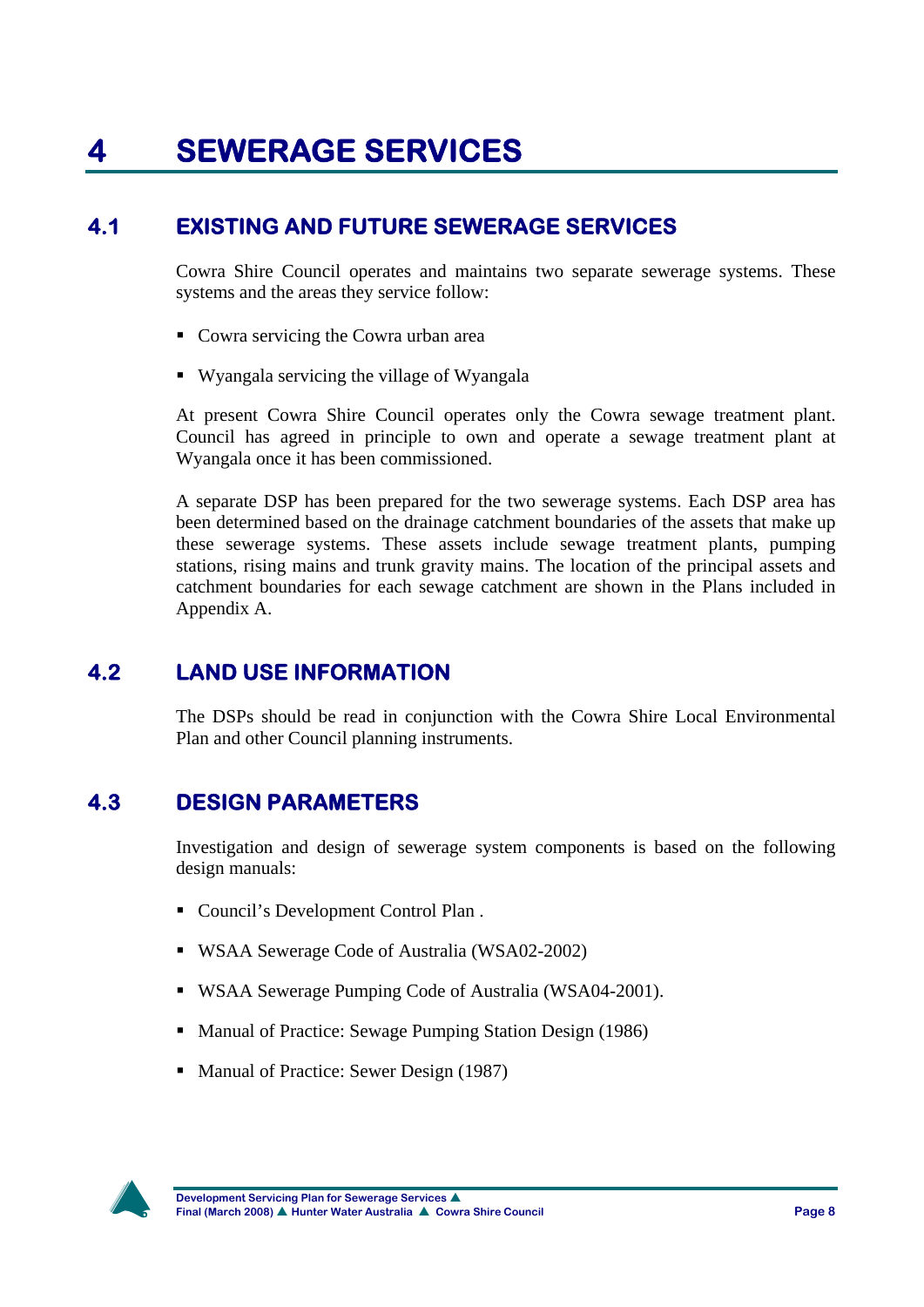## **4.4 SYSTEM CAPACITY**

Cowra Shire Council propose to augment its sewerage systems to cater for future growth over the next 30 years. The projected number of Equivalent Tenements (ET) in 2037 has been used as the future system capacity to calculate the developer charges.

## **4.5 STANDARDS OF SERVICE**

The standards of service to be provided to customers in the Cowra Shire sewerage systems is detailed below:

In providing sewerage services to the community Council must balance the standard of service desired with the cost of providing the service. The Levels of Service are designed by Council to represent the best level of service possible for a cost that the community can afford and is willing to pay. When these are in place all subsequent planning is done in relation to achieving these goals.

### **The Levels of Service define the deliverable and are the driving force for the sewerage scheme's management and development. Achieving the required Levels of Service is the PRIMARY GOAL.**

The target levels of service, which Council is aiming to achieve, are detailed below.

It should be noted that these Levels of Service are the targets, which Council aims to meet. They are not intended as a formal customer contract but rather Council's responsibility is to achieve these levels and then to achieve them more cost effectively through a process of continual improvement.

| <b>Description</b>                                                                                                                         | Unit.       | <b>Target Level of</b><br><b>Service</b> |
|--------------------------------------------------------------------------------------------------------------------------------------------|-------------|------------------------------------------|
| <b>Availability of Service:</b>                                                                                                            |             |                                          |
| Extent of area serviced                                                                                                                    |             | service area                             |
| <b>Frequency of System Failures:</b>                                                                                                       |             |                                          |
| Category 1                                                                                                                                 |             |                                          |
| Failures due to rainfall and deficient design capacity:                                                                                    | number/year | Overflow is eliminated.                  |
| Category 2                                                                                                                                 |             |                                          |
| Failures due to pump or other breakdown:                                                                                                   | number/year | Not more than 2/year                     |
| Category 3                                                                                                                                 |             |                                          |
| Failures due to blockages:                                                                                                                 | number/year | 60                                       |
| <b>Response Times to System Failures:</b>                                                                                                  |             |                                          |
| (Defined as maximum time to have staff on site to<br>commence rectification after notification, usually within<br>1 hour 95% of the time.) |             |                                          |

#### **Table 4-1** *Levels of Service*

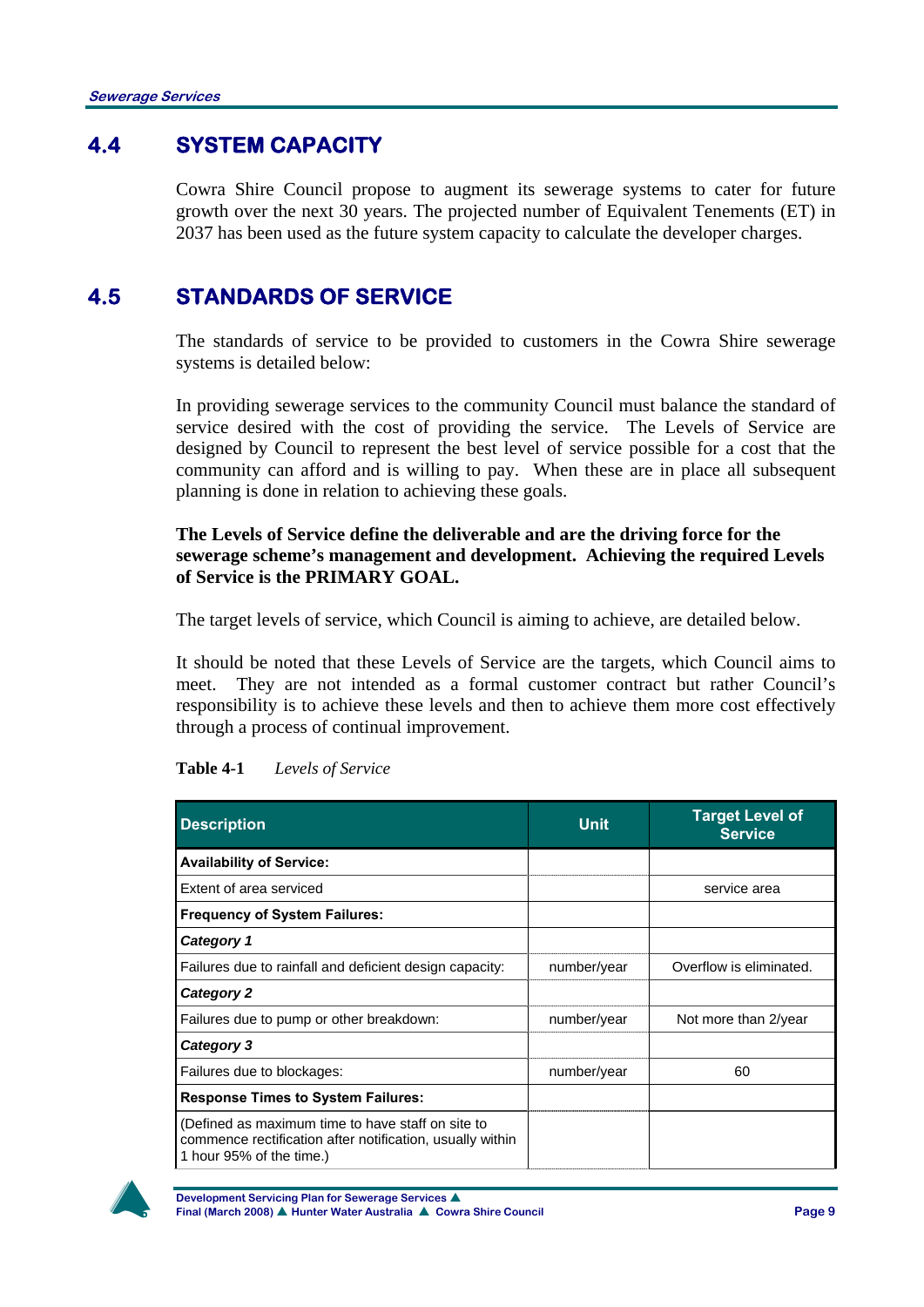| <b>Description</b>                                                                                                        | <b>Unit</b> | <b>Target Level of</b><br><b>Service</b>       |
|---------------------------------------------------------------------------------------------------------------------------|-------------|------------------------------------------------|
| <b>Priority 1:</b>                                                                                                        |             |                                                |
| Major spill, significant environmental or health impact,<br>or affecting a large number of consumers, ie a major<br>main. |             |                                                |
| Response time during working hours:                                                                                       | hour        | 1                                              |
| Response time after hours:                                                                                                | hour        | $\overline{2}$                                 |
| <b>Priority 2:</b>                                                                                                        |             |                                                |
| (Moderate spill, some environmental or health impact,<br>or affecting a small number of consumers, ie other<br>mains.)    |             |                                                |
| Response time during working hours:                                                                                       | hour        | 3                                              |
| Response time after hours:                                                                                                | hour        | 4                                              |
| <b>Priority 3:</b>                                                                                                        |             |                                                |
| (Minor spill little environmental or health impact, or<br>affecting a couple of consumers)                                |             |                                                |
| Response time during working hours:                                                                                       | Working day | 1 or 24hrs from notification                   |
| Response time after hours:                                                                                                |             | by agreement between<br>Council & the customer |

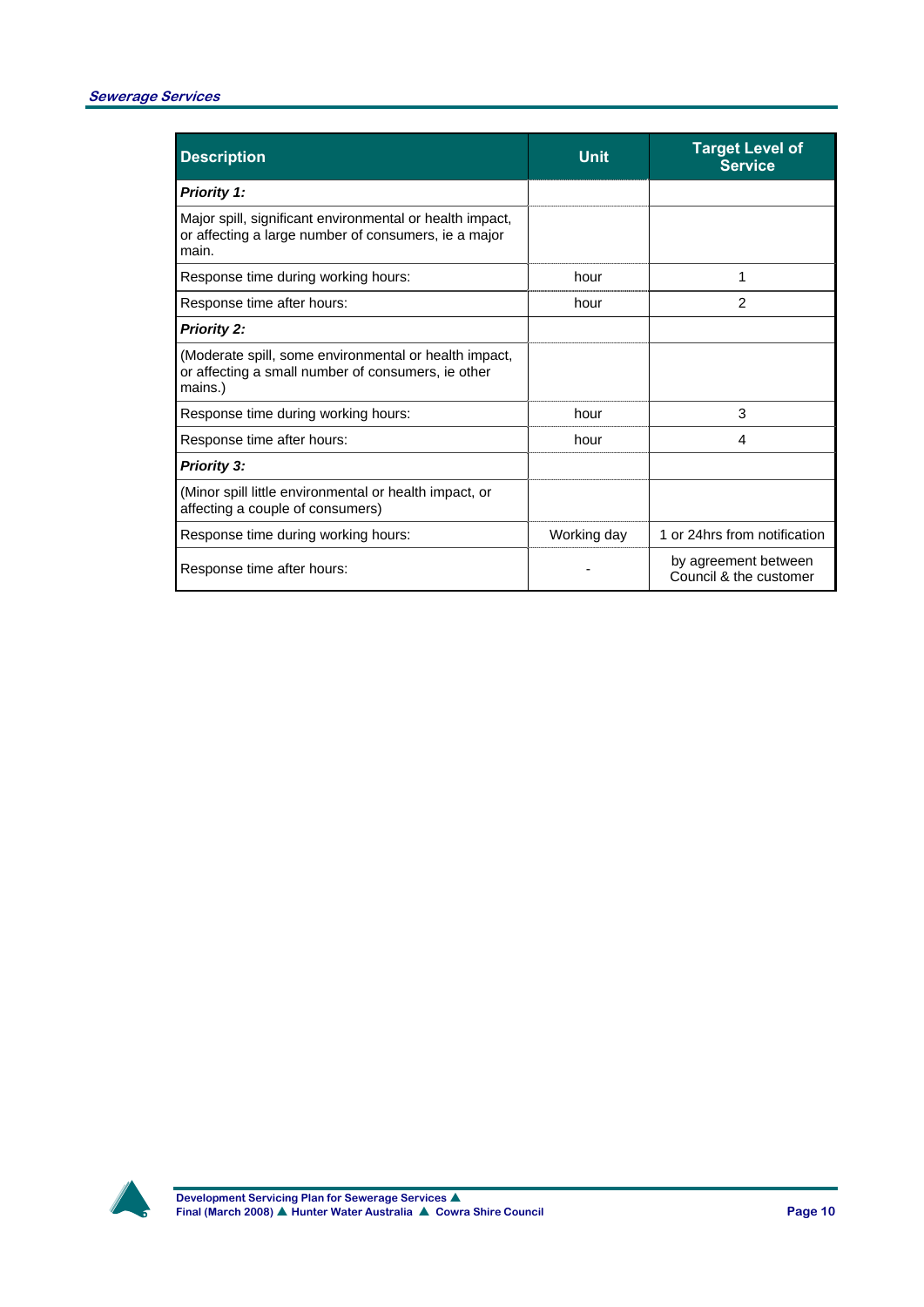## **5.1 GENERAL**

The Developer Contribution is determined by analysing the cost of existing augmentation works, existing demand, anticipated growth and the cost of works required to meet the demand created by growth. The total cost of existing and proposed augmentation works required to service development is divided between demand units to determine the capital cost per unit. Any surplus income Council generates from a development (i.e. operational income minus operational, maintenance and administration costs) is deducted from the capital cost to obtain the Developer Contribution.

## **5.2 NET PRESENT VALUE PROCESS**

In order to account for the time value of money, all calculations are undertaken using Net Present Value (NPV). NPV is a standard commercial procedure for calculating the expected net monetary gain or loss from a project by discounting all expected future cash inflows and outflows to the present time, using the required return on investment.

The Developer Contribution is therefore calculated as:

 The present value (PV) of the cost over time of capital works required to service development (referred to as the "capital charge")

less

 The present value of expected net income (revenue less expenses) over time from servicing development (referred to as the "reduction amount").

## **5.3 DISCOUNT RATES**

A discount rate calculates the present value of money arising in the future. The discount rate therefore converts the value of future money to today's money.

The discount rate used in the developer charge calculation should reflect the opportunity cost to Council of funding infrastructure works. It should recognise that in providing infrastructure prior to development Council faces a number of uncertainties or risks. These uncertainties include growth rates, cost of capital works and changes in interest rates.

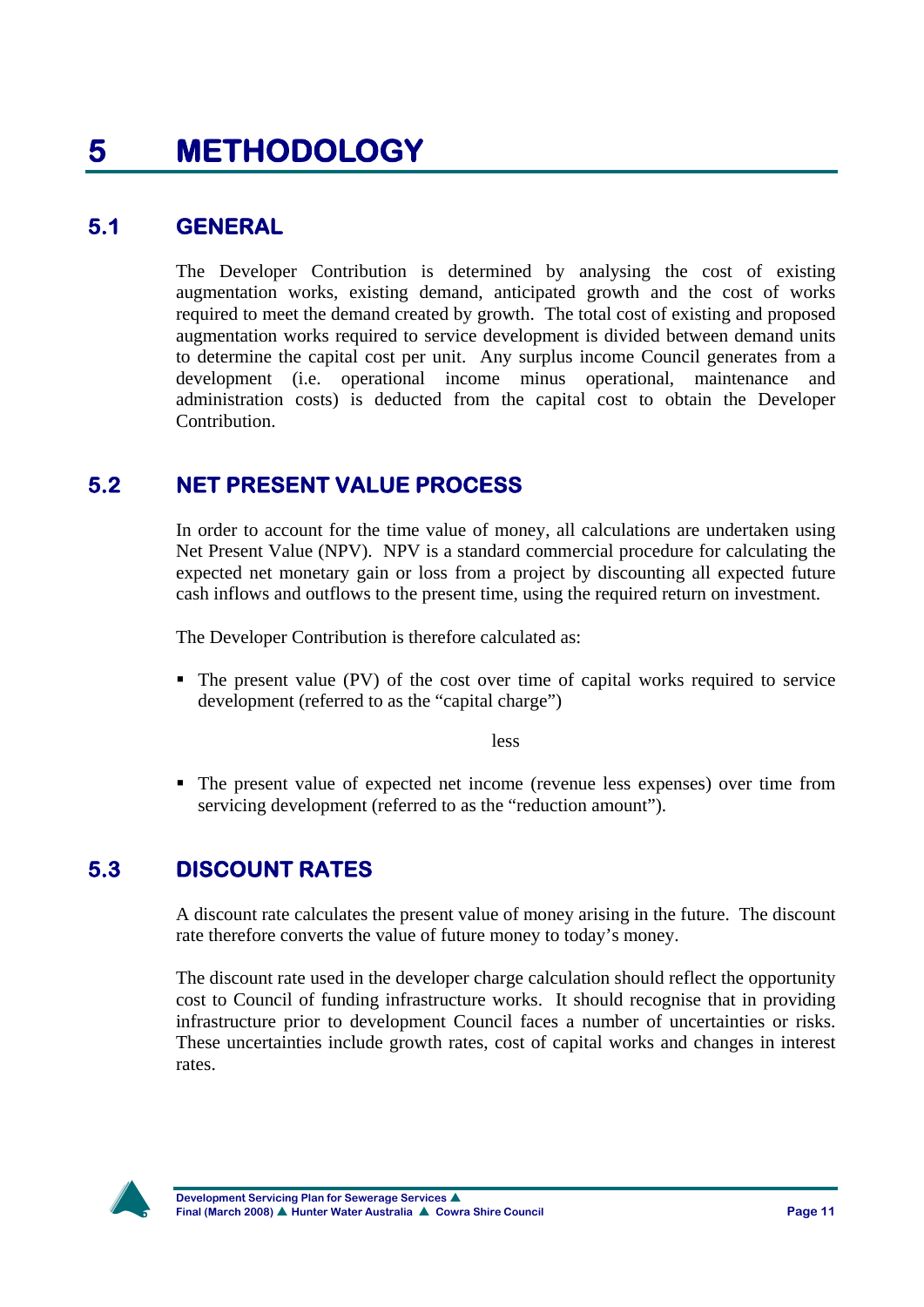IPART has specified the discount rates to be used by Sydney Water Corporation, Hunter Water Corporation, Gosford City Council and Wyong shire Council. The specified discount rates vary depending on whether the assets were commissioned prior to or following 1996. Similar values are recommended by DLWC (now DWE) for regional Councils.

For the Cowra sewerage system a pre-1996 asset real discount rate of 3% and a post-1996 asset real discount rate of 7% have been adopted. This complies with the DWE guidelines [Ref 1].

## **5.4 ASSETS**

IPART defines assets on the basis of whether they were commissioned before or after the initial application of the NPV methodology for calculating developer contributions, i.e. 1996. This ensures a consistent rate of return is applied to all assets in subsequent reviews of a DSP.

Assets constructed prior to 1970 have generally been excluded from the developer contribution calculation as it assumed the cost of these assets has been fully recovered. Exceptions are made if the asset is a major works such as sewage treatment plants, major trunk sewers, major pumping stations and rising mains.

Cowra Shire Council has prepared a future Capital Works Schedule that includes works proposed to be constructed until 2036. Sufficient confidence of the timing of construction and costing of these works governs their inclusion in the developer contribution calculation.

A Modern Engineering Equivalent Replacement Asset (MEERA) value has been calculated for existing assets. The MEERA value has been calculated on the basis that the asset is constructed at the time of valuation in accordance with modern engineering practice and the most economically viable technologies, which provides similar utility functions to the existing asset in service.

Reticulation assets are excluded from the calculation of developer charges as the developer is responsible for the full cost of the design and construction of reticulation works within developments including subdivisions.

## **5.5 CALCULATION OF CAPITAL CONTRIBUTION**

**NPV (Contribution) = NPV (Σ ASSET COSTS) / NPV (Σ INCREMENT ETs)** 

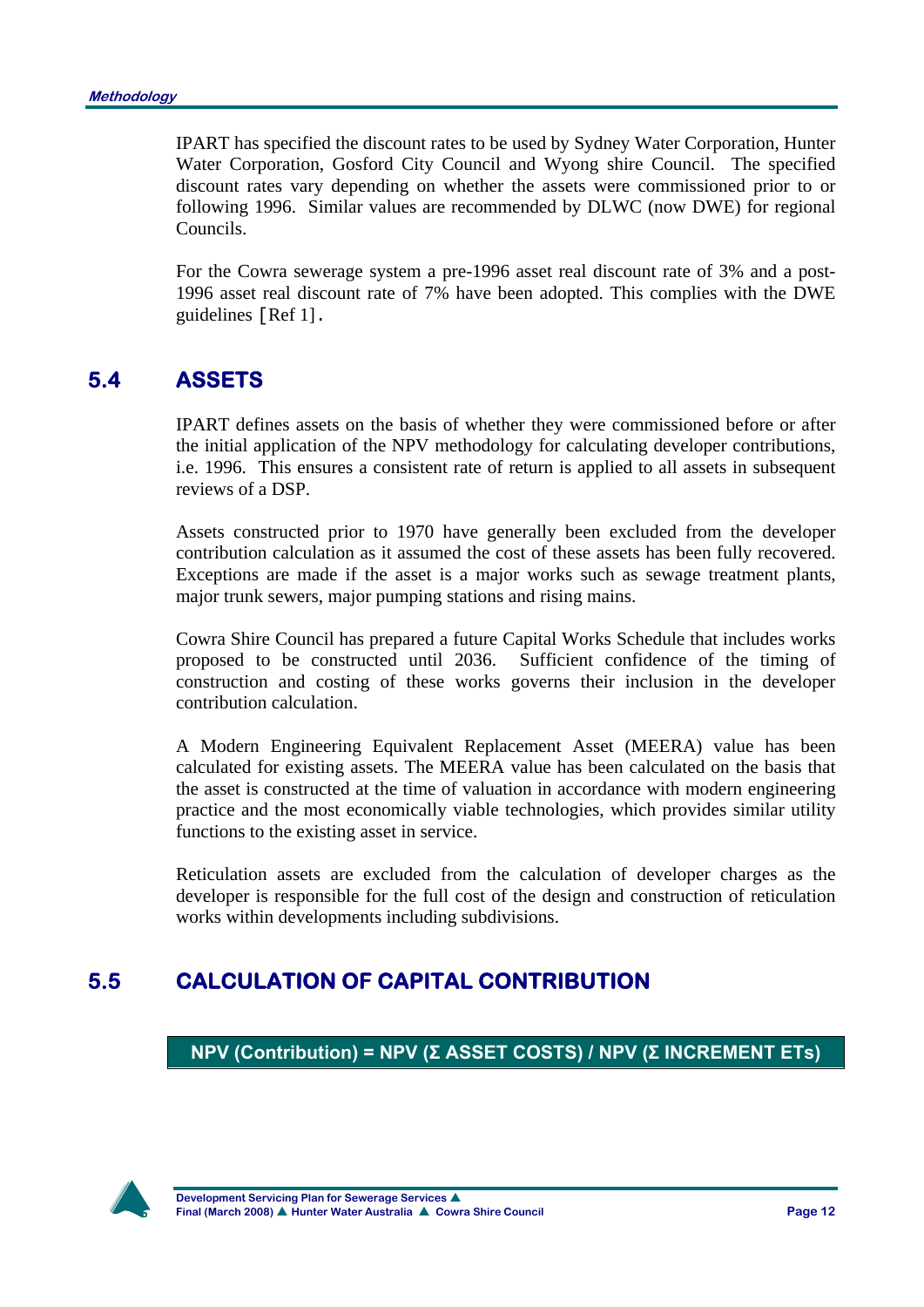The capital cost includes the cost of providing, extending or augmenting assets required, or likely to be required, to provide services to a development area. The capital cost for equivalent tenement (ET) is the value of the relevant assets divided by the capacity of these assets (in ETs).

The capital charge is calculated for each service area. Service areas are:

- An area served by a separate sewage treatment plant
- Separate small towns or villages
- A new development area of over 500 lots

Where the capital charges for two or more service areas are within 30% they are agglomerated into a single DSP.

### **5.6 REDUCTION AMOUNT**

Water utilities with more than 2000 assessments are offered the following methodologies for calculating the reduction amount:

- NPV of annual charges
- Direct NPV.

The NPV of annual charges method involves the calculation of the net present value (NPV) of the future net income from annual charges (income less OMA) for the development area.

The Direct NPV method involves the calculation of the renewal works and works to improve standards per ET, plus part of the net debt of the utility per ET.

The reduction amount for Cowra Shire Council has been calculated using the NPV of Annual Charges methodology. The reduction amount (cost) is determined as the difference between the operating revenue arising from a DSP area and the operating, maintenance and administration costs for that area. Projected net revenues and costs were determined until 2037 and hence a forecast horizon of 30 years was adopted to calculate the reduction amount. A single reduction amount has been calculated for the Cowra Shire local government area as common Sewerage Access and User Charges are levied.

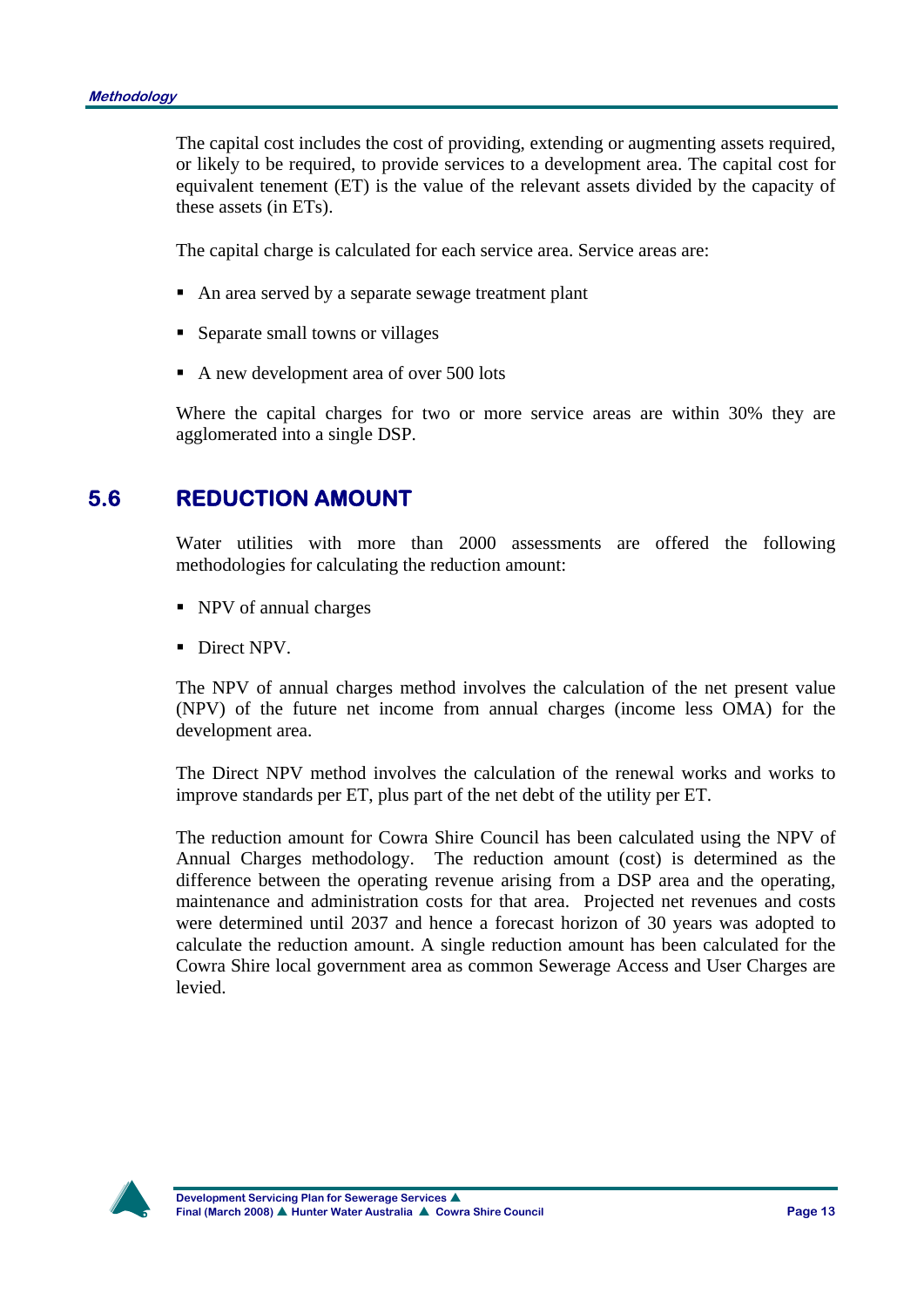# **6 DEVELOPER CONTRIBUTIONS**

## **6.1 CALCULATION OF CAPITAL CHARGES**

The capital charge calculated for each DSP area is shown in Table 6-1. The calculation spreadsheets are included in Appendix C.

#### **Table 6-1** *Calculated Capital Charges*

| <b>DSP</b> | <b>Calculated Capital Charge</b><br>(S/ET) |
|------------|--------------------------------------------|
| Cowra      | 6.546                                      |
| Wyangala   | 2,605                                      |

## **6.2 AGGLOMERATION OF CAPITAL CHARGES**

Where the capital charges of two or more service areas (DSPs) are within 30%, they should be agglomerated into a single DSP. The capital charges for the two DSP areas are not within 30% and hence there is no agglomeration.

## **6.3 CALCULATION OF REDUCTION AMOUNT**

A uniform reduction amount of \$2,033/ET has been calculated for the Cowra Shire local government area. The calculation spreadsheets are included in Appendix C.

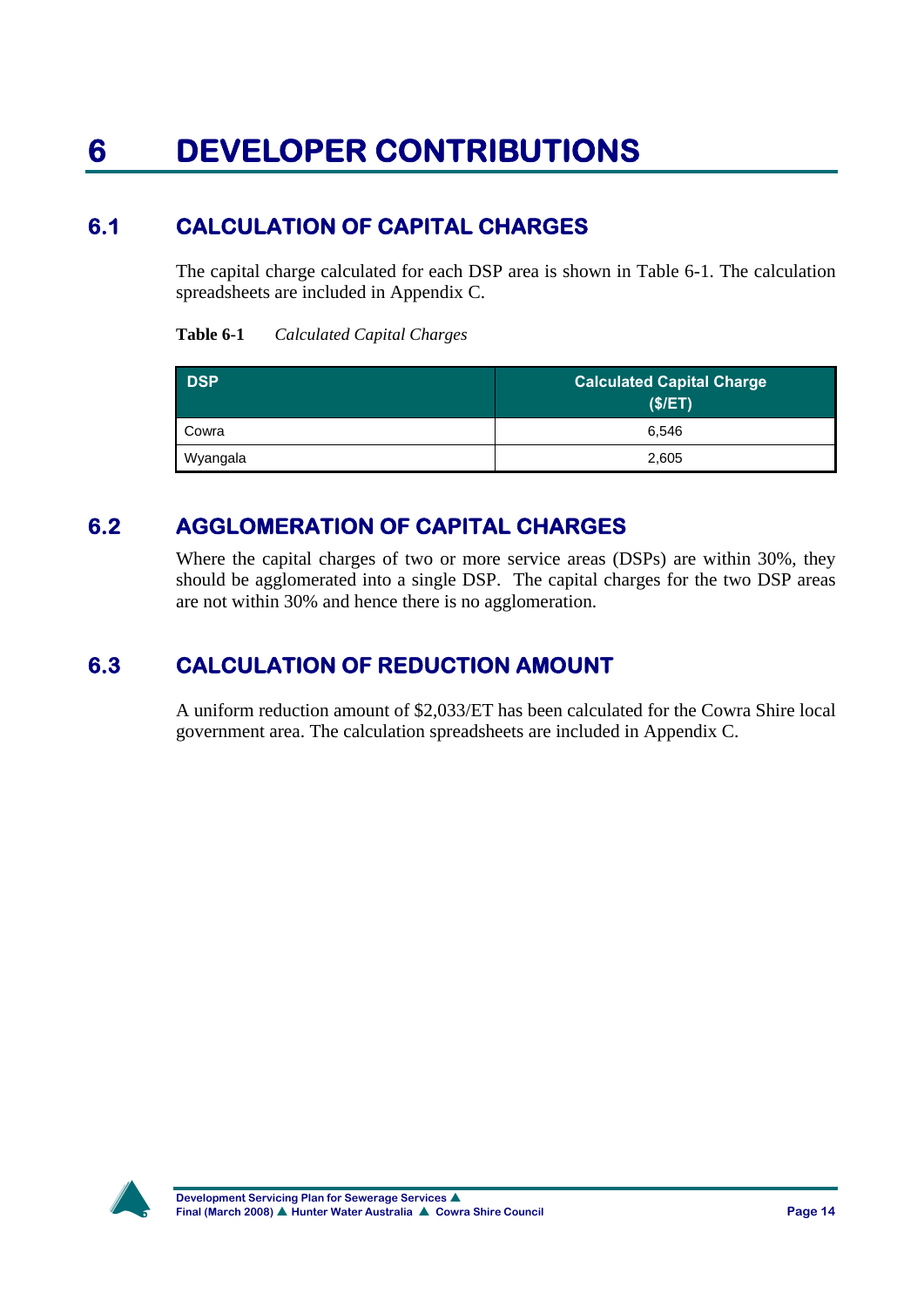## **6.4 CALCULATED DEVELOPER CHARGES**

The calculated developer charges are summarised in Table 6-2.

| <b>DSP</b> | <b>Capital Charge</b><br>(S/ET) | <b>Reduction Amount</b><br>(S/ET) | <b>Developer Ch</b><br>(S/ET) |
|------------|---------------------------------|-----------------------------------|-------------------------------|
| Cowra      | 6.546                           | 2,033                             | 4.513                         |
| Wyangala   | 2,605                           | 2,033                             | 572                           |

**Table 6-2** *Calculated Developer Charges* 

## **6.5 AGGLOMERATION OF DEVELOPER CHARGES**

On 25 October 2004 DEUS issued Circular LWU 5 which modified the guidelines to give Local Water Utilities (LWUs) more flexibility in selection of the number of DSP areas and the developer charges to be adopted. If a LWU wishes to carry out additional agglomeration of DSP areas to suit their local circumstances the process will be as follows:

- 1. Subject to note 4 below, any DSP area can be agglomerated with the next highest or the next lowest DSP area on the basis of the weighted average developer charge for their areas.
- 2. Alternatively, the LWU may agglomerate all its DSP areas to calculate a weighted average developer charge for all new development.
- 3. The developer charges resulting from the additional agglomeration will be the maximum charges which the LWU can levy in each of the new agglomerated DSP areas.
- 4. However, in order to provide appropriate signals regarding the cost of urban development, additional agglomeration is not recommended for new development areas with high calculated developer charges (over about \$20,000 per ET), where these areas involve a significant proportion of the LWU's new development.

All the calculated developer charges for Cowra Shire Council are below \$20,000/ET. A weighted average developer charge for all new developments within the Cowra Shire Council local government area has been calculated and is summarised in Table 6-3.



arge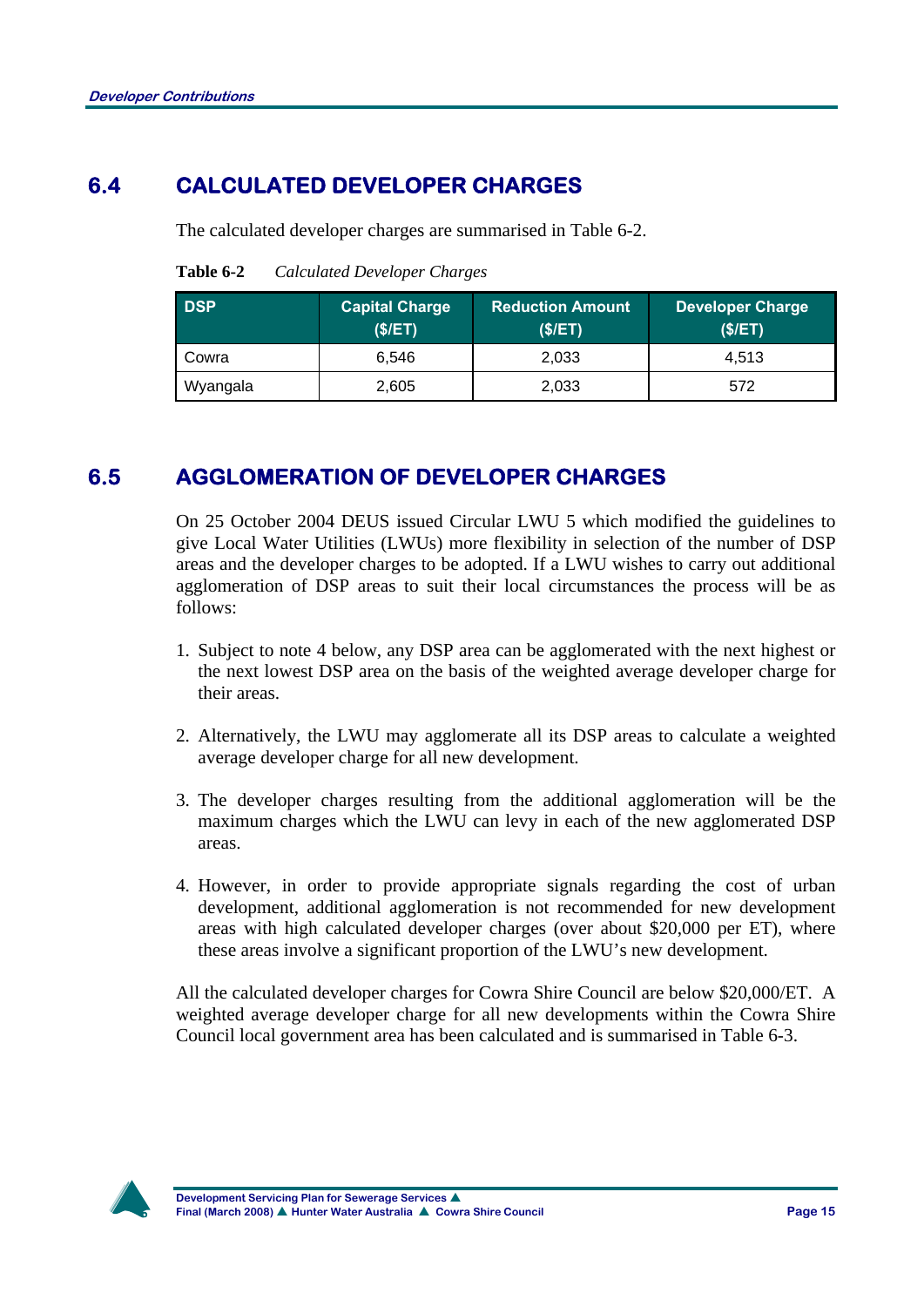| <b>DSP</b> | <b>Developer Charge</b><br>(\$/ET) | <b>Growth</b><br>(ET) | <b>Weighted Average</b><br><b>Developer Charge</b><br>(\$/ET) |
|------------|------------------------------------|-----------------------|---------------------------------------------------------------|
| Cowra      | 4.513                              | 834                   | 4,485                                                         |
| Wyangala   | 572                                |                       |                                                               |

### **Table 6-3** *Agglomerated Developer Charge*

## **6.6 CROSS SUBSIDY**

The calculated developer charges as detailed in Table 6-2 or the agglomerated developer charge of \$4,485/ET are the maximum that may be levied by Cowra Shire Council. In adopting a DSP, Cowra Shire Council may elect to levy less than these amounts, but any resulting cross subsidies must be disclosed in the DSP.

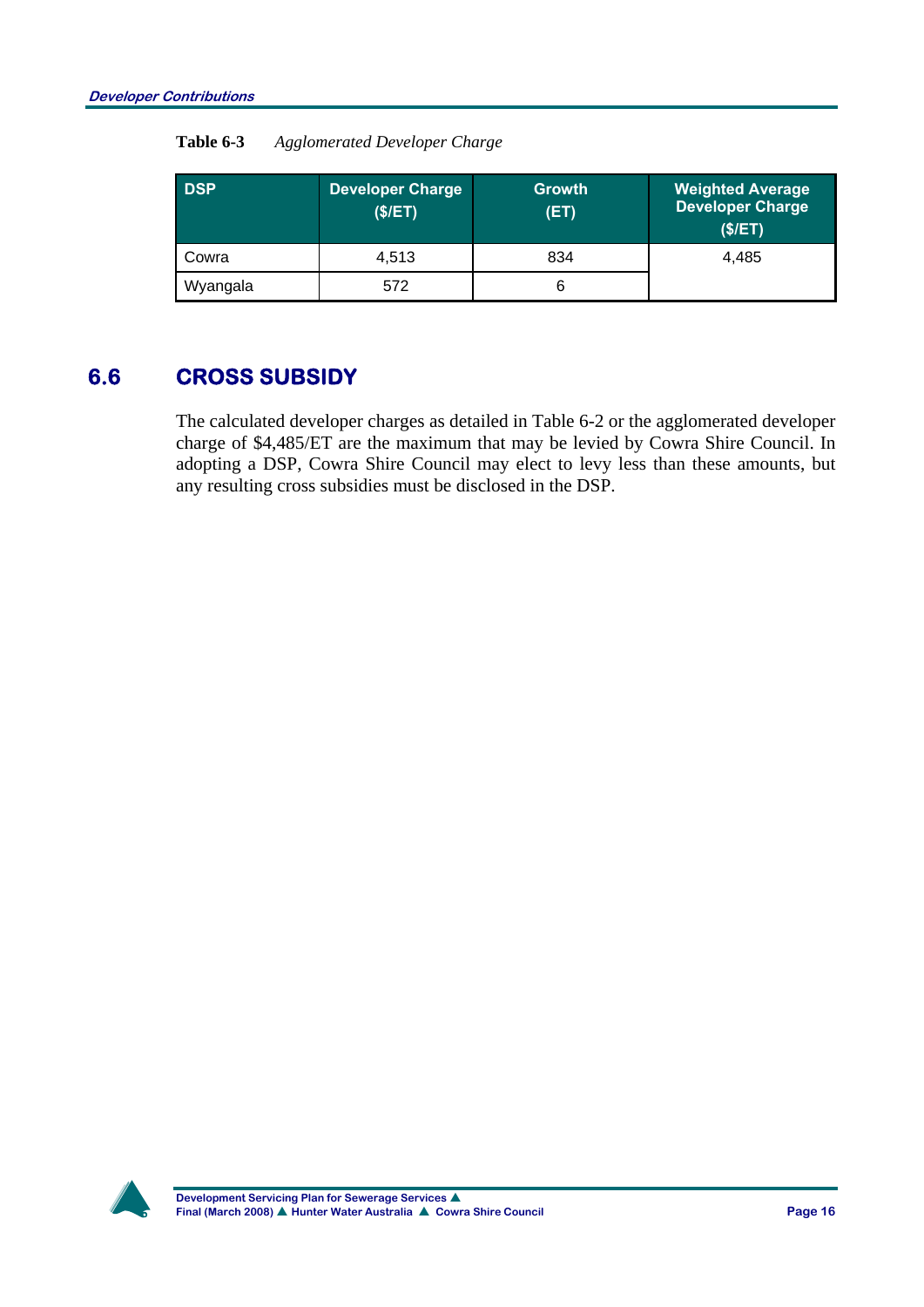# **7 REFERENCES**

- [1] Department of Land and Water Conservation (December 2002), *Developer Contributions for Water Supply, Sewerage and Stormwater, Guidelines*.
- [2] Independent Pricing and Regulatory Tribunal of New South Wales (September 2000), *Developer Contributions, Determination No 9, 2000*.
- [3] Water Directorate (January 2005), *Section 64 Determinations of Equivalent Tenements, Technical Guidelines.*

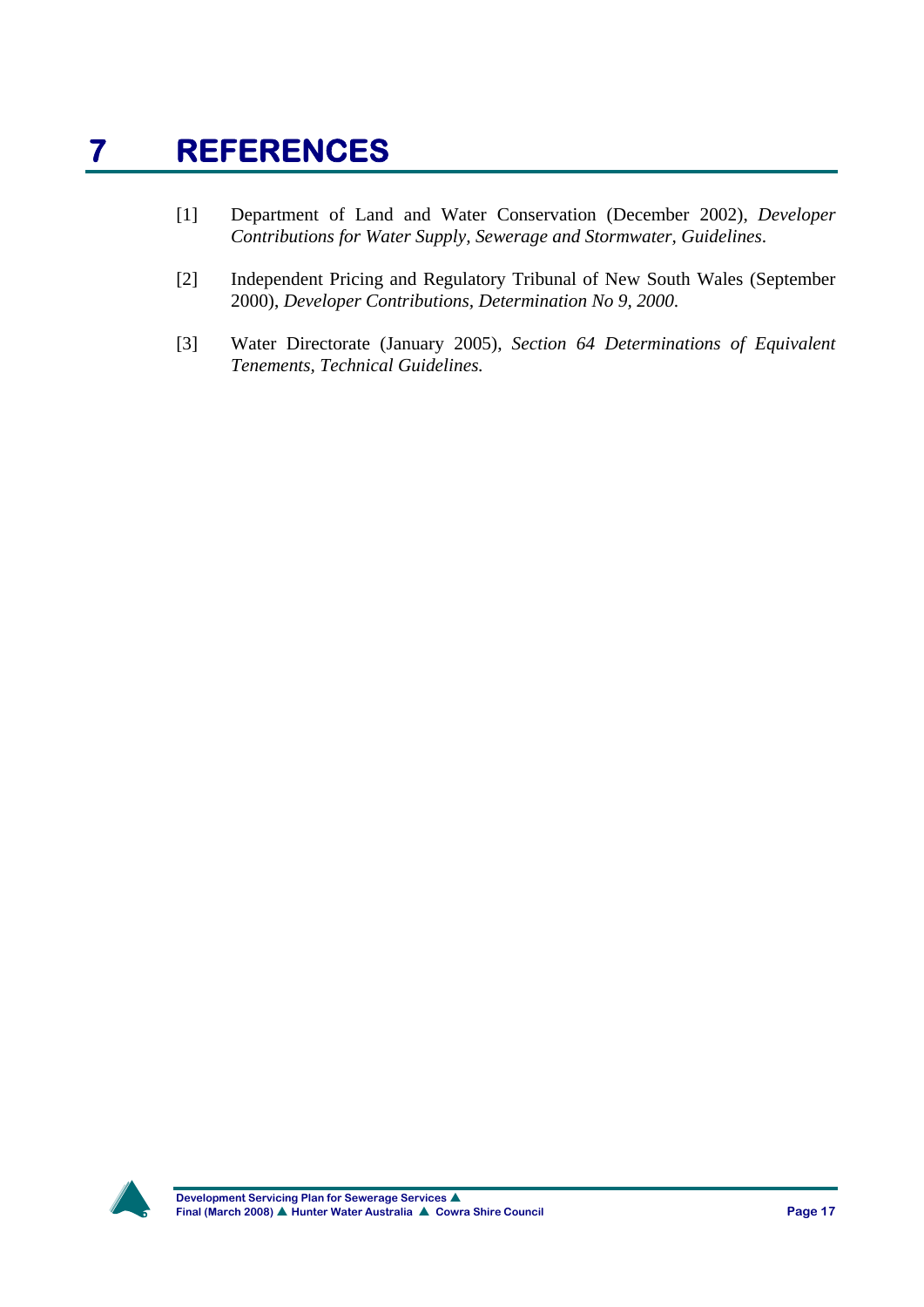## **8 GLOSSARY OF TERMS**

In this DSP, unless the context or subject matter otherwise indicates or requires:

*'Council'* refers to Cowra Shire Council

*'CSC m*eans Cowra Shire Council

*'Development'* may include a reference to the erection of a building on land; the carrying out of a work in, on, over or under land; the use of land or of a building or work on that land and/or the subdivision of land.

'DEC' means Department of Environment and Conservation

*'DLWC'* means former Department of Land and Water Conservation

'DWE' means Department of Water and Energy

*'EPAA*' means the Environmental Planning and Assessment Act 1979

*'EP'* means the equivalent persons and is the unit of measure to describe the flow or demand associated with an average person.

*'ET'* means the equivalent tenement and is the basic unit of measure used to describe flow or demand from contributing sources as a ratio to that expected from a single average residence. Other uses can be assessed as equivalent to a number of tenements

*'Headworks'* means those components that form the key infrastructure requirements for the supply of sewerage or water supply services to an area. Typically, Headworks comprise such components as dams, bores, pumping stations, treatment plants, purification plants and trunk mains.

*'HWA'* means Hunter Water Australia

*'Indexation'* means the percentage by which contributions are increased for each calculation period

*'IPART'* means Independent Pricing and Regulatory Tribunal

*'LG Act'* means the Local Government Act 1993;

*'NPV'* means Net Present Value; a process to convert future incomes or expenditures to the value of today's money.

*'Occupancy Rate'* means the average number of people per household; commonly referred to as the EP/ET ratio

*'STP'* means Sewage Treatment Plant

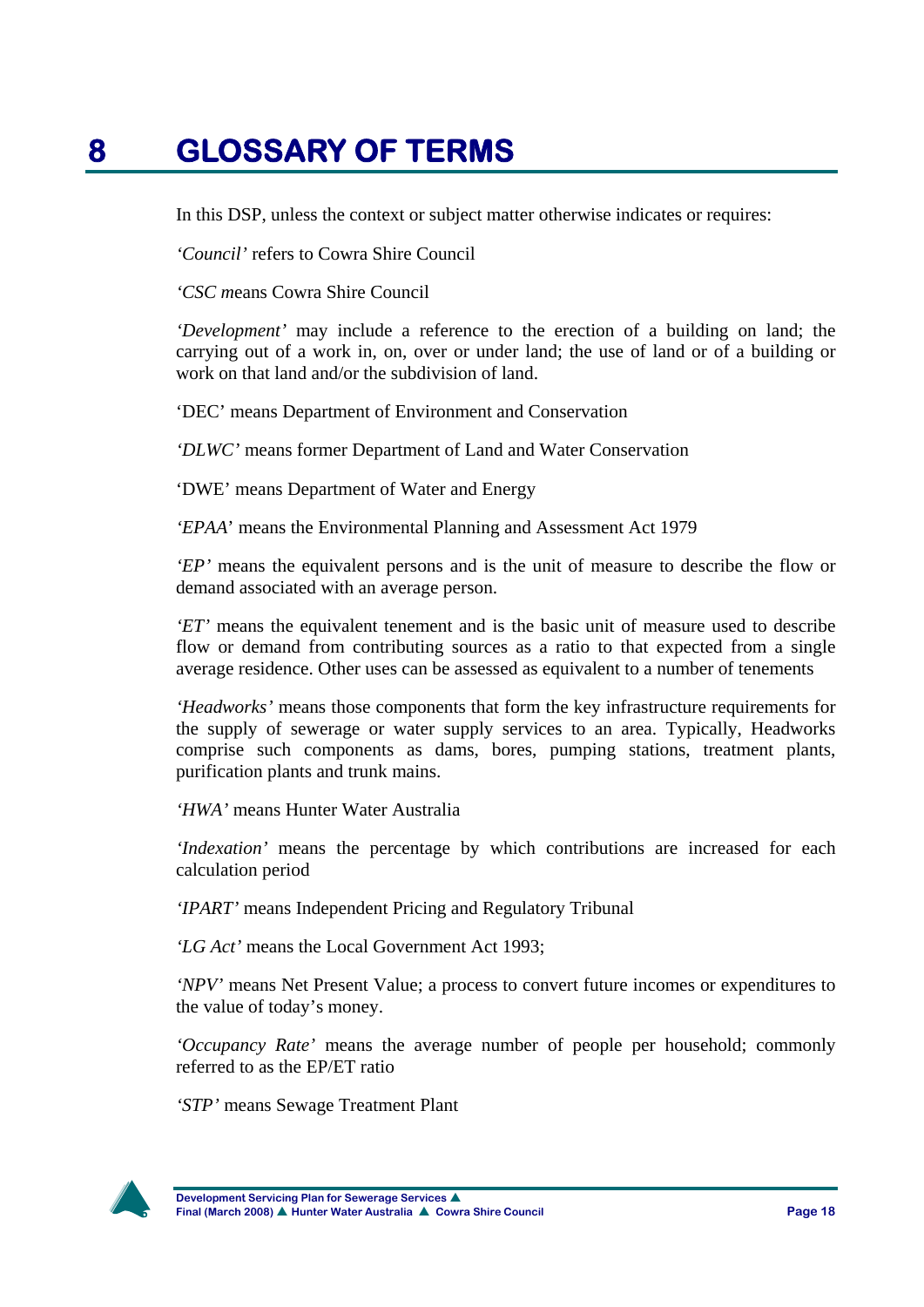**Appendix A – Plans**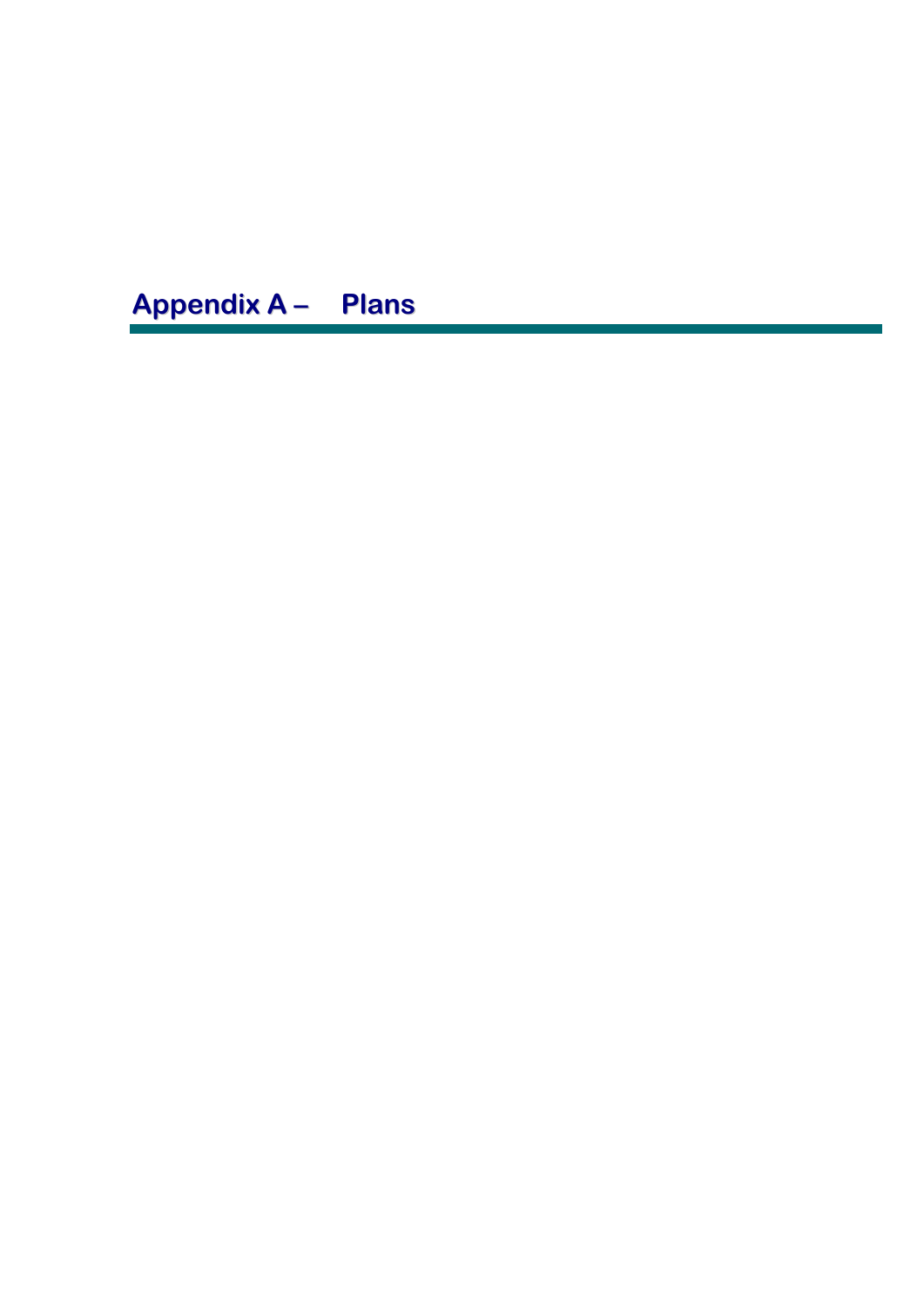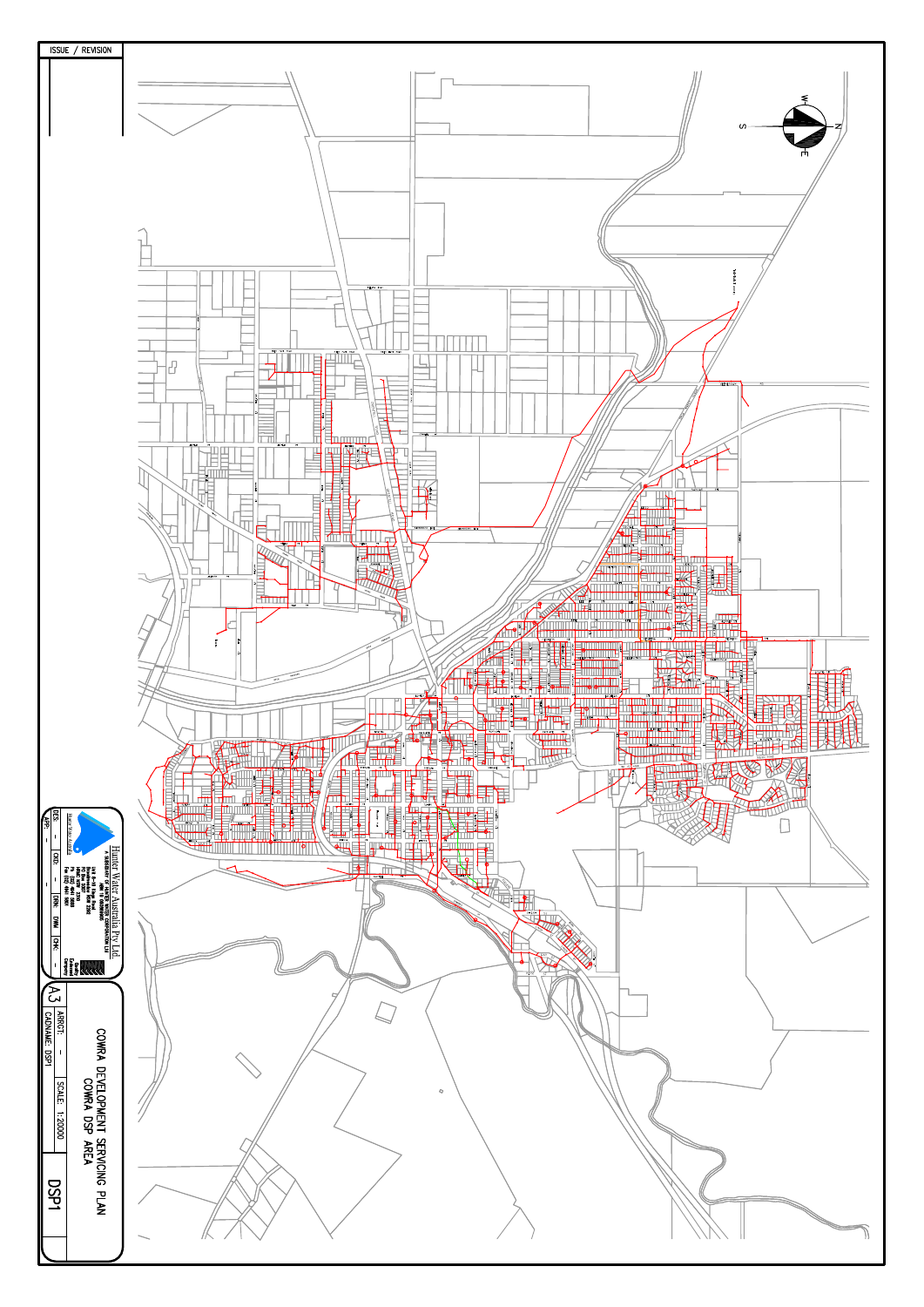**Appendix B – Capital Charge Calculation**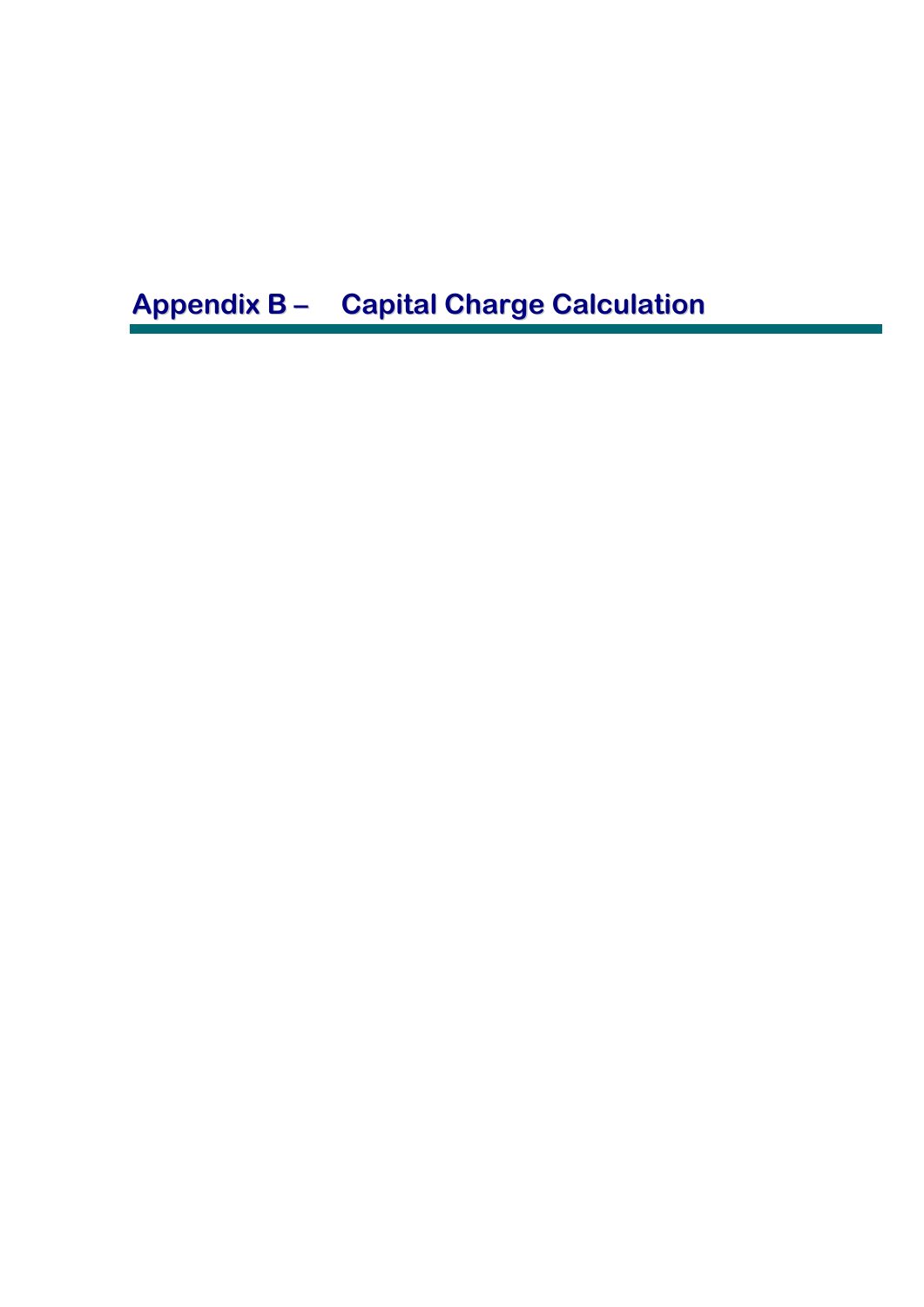#### **DEVELOPER CHARGE CALCULATION**

#### **DSP AREA** *Cowra Sewerage*

DISCOUNT RATE (pa) FOR ASSETS CONSTRUCTED BEFORE 1 JANUARY 1996 : **2.00% : 3.00% passets constructed on or a**<br>DISCOUNT RATE (pa) FOR ASSETS CONSTRUCTED ON OR AFTER 1 JANUARY 1996 : **2.00% : 2.00% passets :** *7.0***0% passets** 

| $3.00\%$ |  |
|----------|--|
| $7.00\%$ |  |
| $7.00\%$ |  |

|                                             | <b>Asset</b>                                                                                                                                                                         | Year                | <b>Effective</b>                                  | <b>Capital Cost</b> | <b>Present Value</b> | <b>System</b>   | Year            | <u> Take Up</u>        | <b>ROI</b>    | <b>Capital</b> |
|---------------------------------------------|--------------------------------------------------------------------------------------------------------------------------------------------------------------------------------------|---------------------|---------------------------------------------------|---------------------|----------------------|-----------------|-----------------|------------------------|---------------|----------------|
| <b>Description</b>                          | <b>Details</b>                                                                                                                                                                       | <b>Commissioned</b> | Year of                                           | (June 07)           | (June 07)            | <b>Capacity</b> | <b>Capacity</b> | <b>Period</b>          | <b>Factor</b> | <b>Charge</b>  |
|                                             |                                                                                                                                                                                      |                     | <b>Commissioning</b>                              | (S)                 | (S)                  | (ET)            | <b>Taken Up</b> | (Years)                |               | (S/ET)         |
|                                             |                                                                                                                                                                                      |                     |                                                   |                     |                      |                 |                 |                        |               |                |
|                                             |                                                                                                                                                                                      |                     | <b>Assets Constructed Prior to 1 January 1996</b> |                     |                      |                 |                 |                        |               |                |
|                                             |                                                                                                                                                                                      |                     |                                                   |                     |                      |                 |                 |                        |               |                |
|                                             | 1930<br><b>NA</b><br>4,564<br>43<br>1.74<br>20 L/s at 30 m<br>\$225,234<br>$\Omega$<br>1930<br><b>NA</b><br>4,564<br>43<br>1.74<br>52 L/s at 35m<br>\$285,662<br>2037<br>$\mathbf 0$ |                     |                                                   |                     |                      |                 |                 |                        |               |                |
| Campbell St SPS<br>2037<br>Caravan Park SPS |                                                                                                                                                                                      |                     |                                                   |                     |                      |                 |                 |                        |               |                |
| Showground SPS                              | 20 L/s at 45m                                                                                                                                                                        | 1974                | 1995                                              | \$225,234           |                      | 4.564           | 2037            | 43                     | 1.74          | 86             |
| Erambie SPS                                 |                                                                                                                                                                                      | 1970                | 1995                                              | \$186,779           |                      | 4,564           | 2037            | 43                     | 1.74          | 71             |
| Ribands Way SPS                             |                                                                                                                                                                                      | 1974                | 1995                                              | \$186,779           |                      | 4,564           | 2037            | 43                     | 1.74          | 71             |
| <b>Edgell Park SPS</b>                      |                                                                                                                                                                                      | 1981                | 1995                                              | \$186,779           |                      | 4,564           | 2037            | 43                     | 1.74          | 71             |
| Campbell St Rising Main                     | 500m of DN200                                                                                                                                                                        | 1930                | <b>NA</b>                                         | \$95,038            |                      | 4.564           | 2037            | 43                     | 1.74          | $\Omega$       |
| Caravan Park Rising Main                    | 300m of DN150                                                                                                                                                                        | 1930                | <b>NA</b>                                         | \$47,134            |                      | 4,564           | 2037            | 43                     | 1.74          |                |
| Showground Rising Main                      | 3000m of DN200                                                                                                                                                                       | 1974                | 1995                                              | \$570,225           |                      | 4.564           | 2037            | 43                     | 1.74          | 217            |
|                                             |                                                                                                                                                                                      |                     |                                                   |                     |                      |                 |                 |                        |               |                |
|                                             |                                                                                                                                                                                      |                     |                                                   |                     |                      |                 |                 |                        |               |                |
|                                             |                                                                                                                                                                                      |                     | <b>Assets Constructed Post 1 January 1996</b>     |                     |                      |                 |                 |                        |               |                |
|                                             |                                                                                                                                                                                      |                     |                                                   |                     |                      |                 |                 |                        |               |                |
| Young Road SPS                              |                                                                                                                                                                                      | 1998                | 1998                                              | \$186,779           |                      | 4,564           | 2037            | 40                     | 2.80          | 115            |
|                                             |                                                                                                                                                                                      |                     |                                                   |                     |                      |                 |                 |                        |               |                |
|                                             |                                                                                                                                                                                      |                     | <b>Future Assets</b>                              |                     |                      |                 |                 |                        |               |                |
| Sewage Treatment Plant                      | 14800 EP                                                                                                                                                                             | 2009                | 2009                                              | \$14,000,000        | \$12,228,142         | 4,564           | 2037            | 29                     | 2.21          | 5,914          |
|                                             |                                                                                                                                                                                      |                     |                                                   |                     |                      |                 |                 |                        |               |                |
|                                             |                                                                                                                                                                                      |                     |                                                   |                     |                      |                 |                 |                        |               |                |
|                                             |                                                                                                                                                                                      |                     |                                                   |                     |                      |                 |                 | Capital Charge (\$/ET) |               | 6,546          |
|                                             |                                                                                                                                                                                      |                     |                                                   |                     |                      |                 |                 |                        |               |                |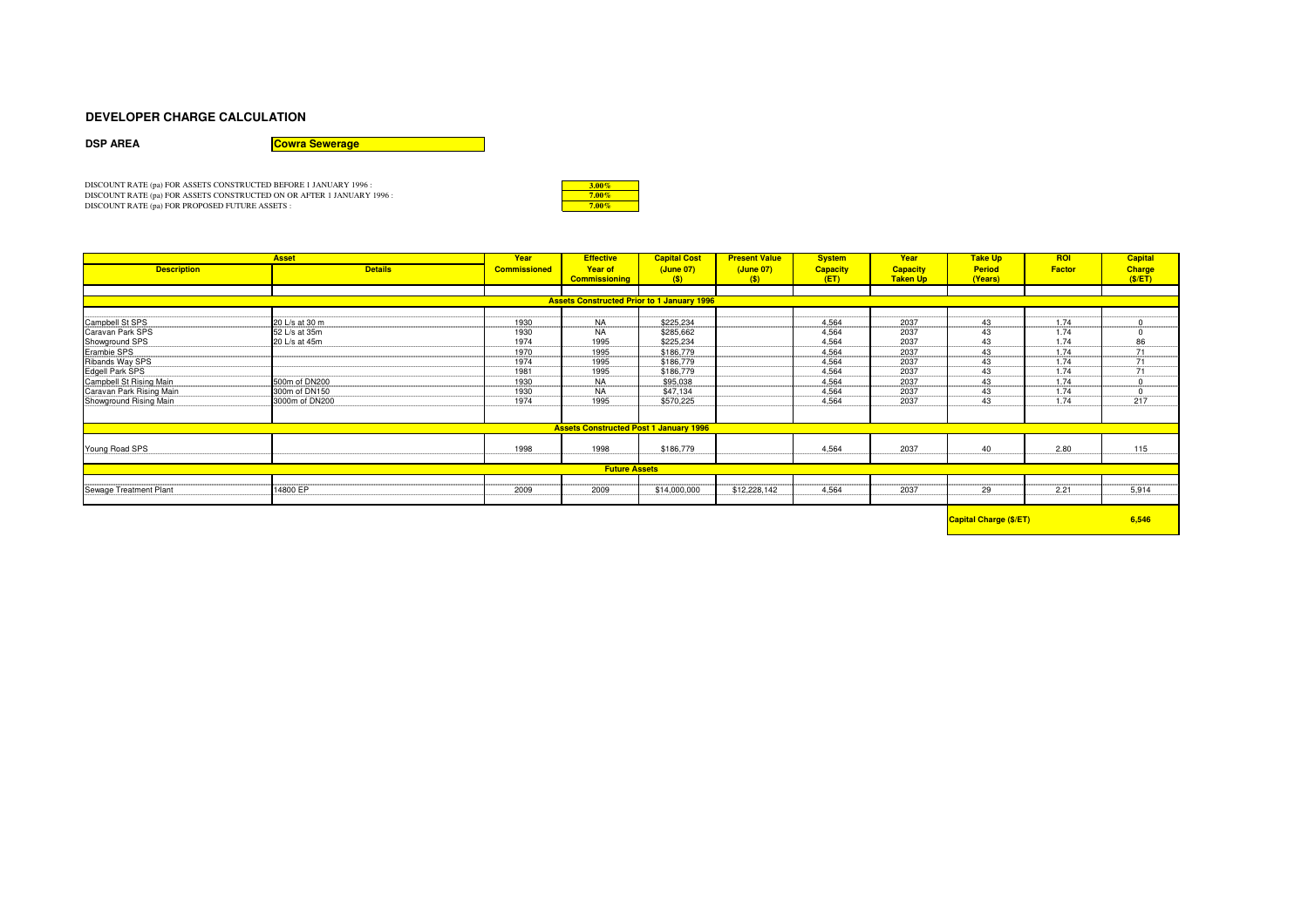#### **DEVELOPER CHARGE CALCULATION**

**DSP AREA**

**Wyangala Sewerage**

DISCOUNT RATE (pa) FOR ASSETS CONSTRUCTED BEFORE 1 JANUARY 1996 :DISCOUNT RATE (pa) FOR ASSETS CONSTRUCTED ON OR AFTER 1 JANUARY 1996 :<br>DISCOUNT RATE (pa) FOR PROPOSED FUTURE ASSETS : **7.00%** 



|                        | <b>Asset</b>   | Year                | <b>Effective</b>                                  | <b>Capital Cost</b> | <b>System</b>   | Year            | <b>Take Up</b>                | <b>ROI</b>    | <b>Capital</b> |
|------------------------|----------------|---------------------|---------------------------------------------------|---------------------|-----------------|-----------------|-------------------------------|---------------|----------------|
| <b>Description</b>     | <b>Details</b> | <b>Commissioned</b> | Year of                                           | (June 07)           | <b>Capacity</b> | <b>Capacity</b> | <b>Period</b>                 | <b>Factor</b> | <b>Charge</b>  |
|                        |                |                     | <b>Commissioning</b>                              | (S)                 | (ET)            | <b>Taken Up</b> | (Years)                       |               | (S/ET)         |
|                        |                |                     |                                                   |                     |                 |                 |                               |               |                |
|                        |                |                     | <b>Assets Constructed Prior to 1 January 1996</b> |                     |                 |                 |                               |               |                |
|                        |                |                     |                                                   |                     |                 |                 |                               |               |                |
|                        |                |                     |                                                   |                     |                 |                 |                               |               |                |
|                        |                |                     |                                                   |                     |                 |                 |                               |               |                |
|                        |                |                     | <b>Assets Constructed Post 1 January 1996</b>     |                     |                 |                 |                               |               |                |
|                        |                |                     |                                                   |                     |                 |                 |                               |               |                |
|                        |                |                     |                                                   |                     |                 |                 |                               |               |                |
|                        |                |                     | <b>Future Assets</b>                              |                     |                 |                 |                               |               |                |
|                        |                |                     |                                                   |                     |                 |                 |                               |               |                |
| Sewage Treatment Plant |                | 2007                | 2007                                              | \$80,000            | 71              | 2037            | 31                            | 2.31          | 2,605          |
|                        |                |                     |                                                   |                     |                 |                 |                               |               |                |
|                        |                |                     |                                                   |                     |                 |                 | <b>Capital Charge (\$/ET)</b> |               | 2,605          |
|                        |                |                     |                                                   |                     |                 |                 |                               |               |                |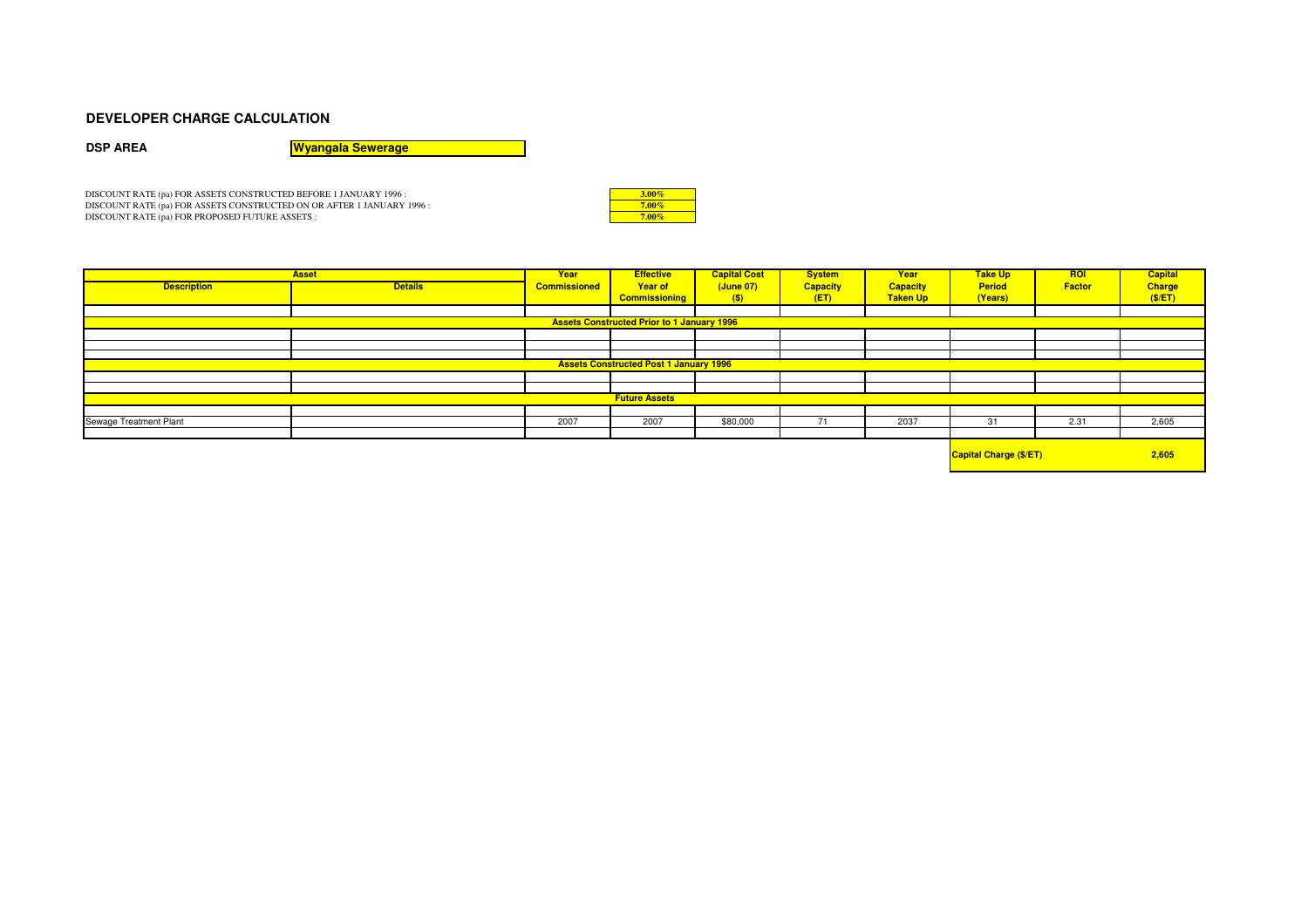**Appendix C – Reduction Amount Calculation**